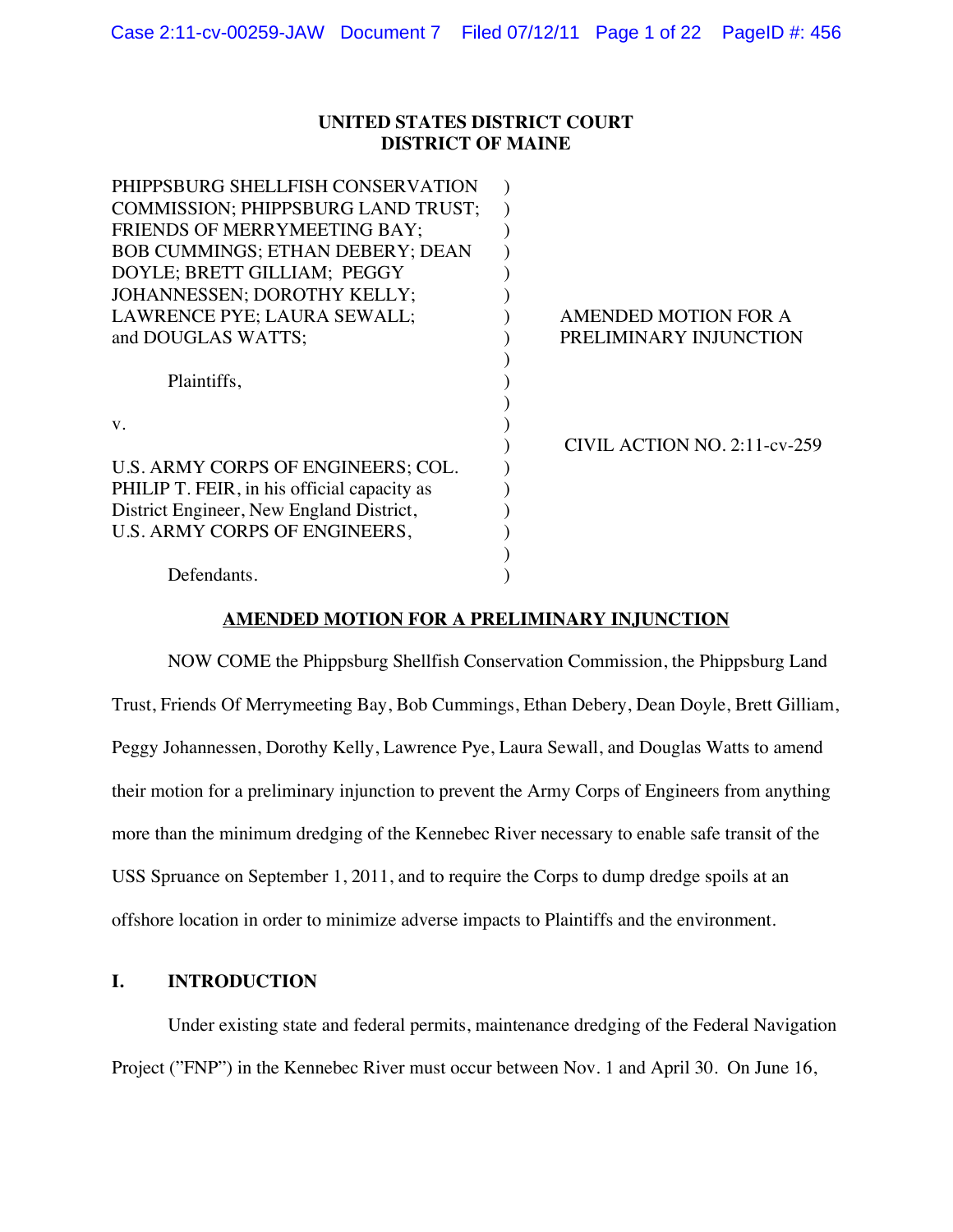the Army Corps of Engineers approved "emergency" out-of-season maintenance *and* advanced maintenance dredging of 70,000 cubic yards of material from two locations of the FNP this August, with disposal at in-river and near shore dump sites. The purpose of this emergency dredging is to enable the newly built U.S.S. Spruance, DDG 109, to safely transit the river for delivery to the US Navy on Sept. 1, 2011.

In a complaint filed simultaneously with this motion, Plaintiffs allege that the proposed dredging violates the Clean Water Act ("CWA") and the National Environmental Policy Act ("NEPA") and will severely and adversely impact the environment and Plaintiffs' uses of the Kennebec River estuary. Nevertheless, Plaintiffs do not oppose any and all dredging in August. Plaintiffs fully support the Corps' and Navy's goal to enable safe transit of the USS Spruance this September. Full-scale maintenance and advanced maintenance dredging, however, is not necessary to clear the limited navigational hazards in the river. Accordingly, Plaintiffs seek a preliminary injunction to:

- (a) Prevent August dredging of the Popham Beach reach of the FNP because there is no emergency in that location – a deep water lane of travel currently exists within the marked channel that is sufficient to allow safe transit of the USS Spruance in September;
- (b) Prevent anything more than the minimal amount of August dredging of the Doubling Point reach of the FNP necessary to enable safe transit of the Spruance; and
- (c) Require the Corps to use an offshore disposal site that will have fewer adverse impacts on the environment and plaintiffs.

#### **II. Standard of Review**

In determining whether to issue a preliminary injunction a court must consider: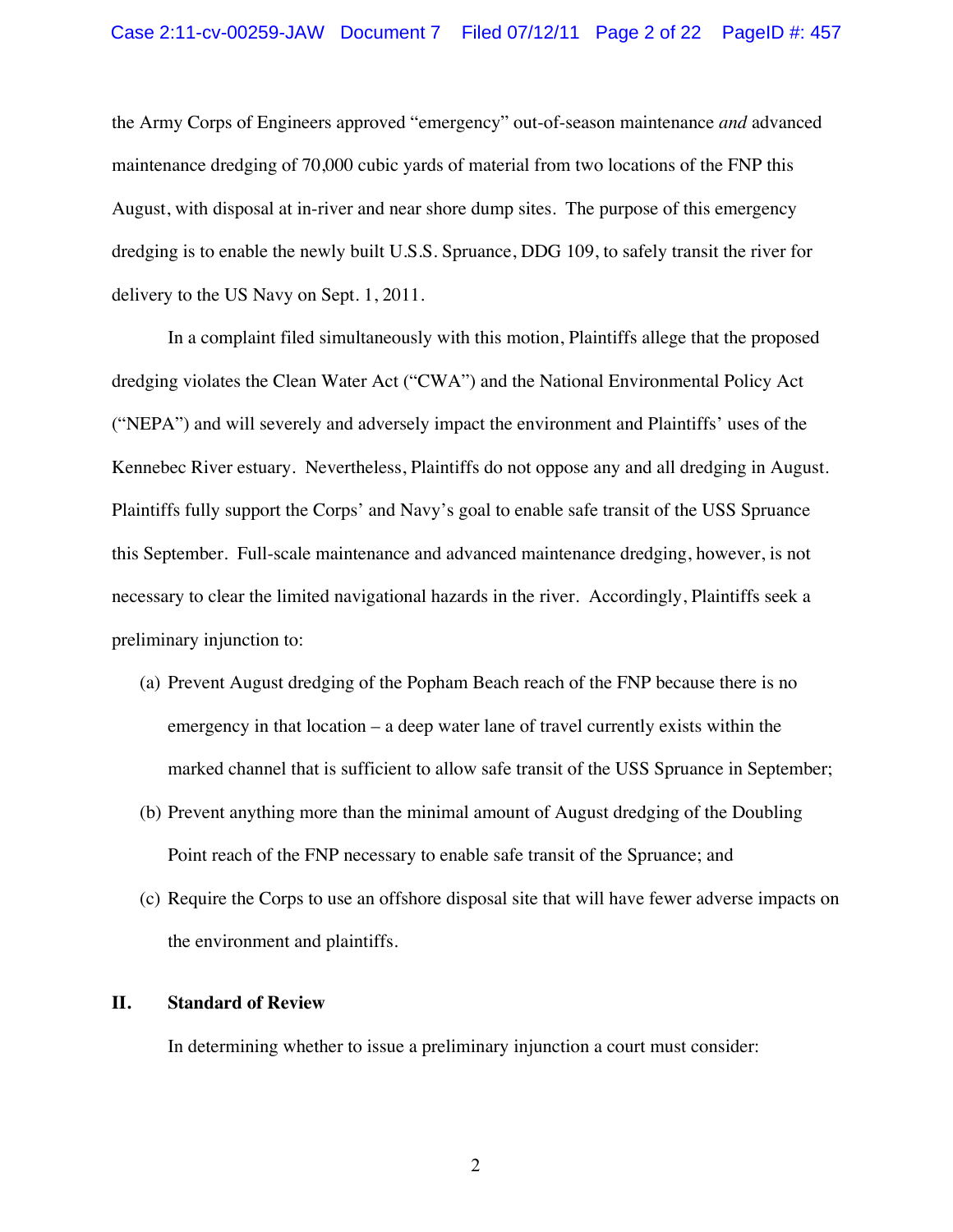(1) the likelihood of the movant's success on the merits; (2) the anticipated incidence of irreparable harm if the injunction is denied; (3) the balance of relevant equities (i.e., the hardship that will befall the nonmovant if the injunction issues contrasted with the hardship that will befall the movant if the injunction does not issue); and (4) the impact, if any, of the court's action on the public interest.

*LL Bean, Inc. v. Bank of America*, 630 F. Supp. 2d 83, 86 (D. Me. 2009). The party seeking the preliminary injunction bears the burden of establishing that these four factors weigh in its favor. *Id*. Because a preliminary injunction is an extraordinary remedy, the right to relief must be clear and unequivocal. *Friends of Magurrewock, Inc. v. U.S. Army Corps of Engineers*, 498 F.Supp.2d 365, 369 (D. Me. 2007).

# **III. Likelihood of Success on the Merits**

Plaintiffs allege that the proposed dredging violates both NEPA and the CWA.

*A. NEPA Violations*

!!!!!!!!!!!!!!!!!!!!!!!!!!!!!!!!!!!!!!!!!!!!!!!!!!!!!!!

"Under NEPA, federal agencies are required to 'study, develop, and describe appropriate alternatives to recommended courses of action in any proposal which involves unresolved conflicts concerning alternative use of available resources,' 42 U.S.C. § 4332(2)(E) (1982), even if an EIS is not required." *Sierra Club v. Marsh*, 701 F. Supp. 886, 920 (D. Maine 1988). *See also* 15 C.F.R. § 1508.9(b) (environmental assessment must briefly discuss the need for the proposal, alternatives, and the environmental impacts of the proposed action and alternatives).<sup>1</sup>

In the First Circuit, an agency's duty to review alternatives under NEPA is bound by the rule of reason:

> [The Corps'] duty under NEPA is to study all alternatives that 'appear reasonable and appropriate for study at the time' of drafting the [NEPA

<sup>&</sup>lt;sup>1</sup> The Corps' regulations require that "where the district engineer determines that there are unresolved conflicts concerning alternative uses of available resources, the EA shall include a discussion of the reasonable alternatives which are to be considered by the ultimate decisionmaker." 33 C.F.R. Part 325, App. B(7)(a). *See also id*. § 230.19 (same).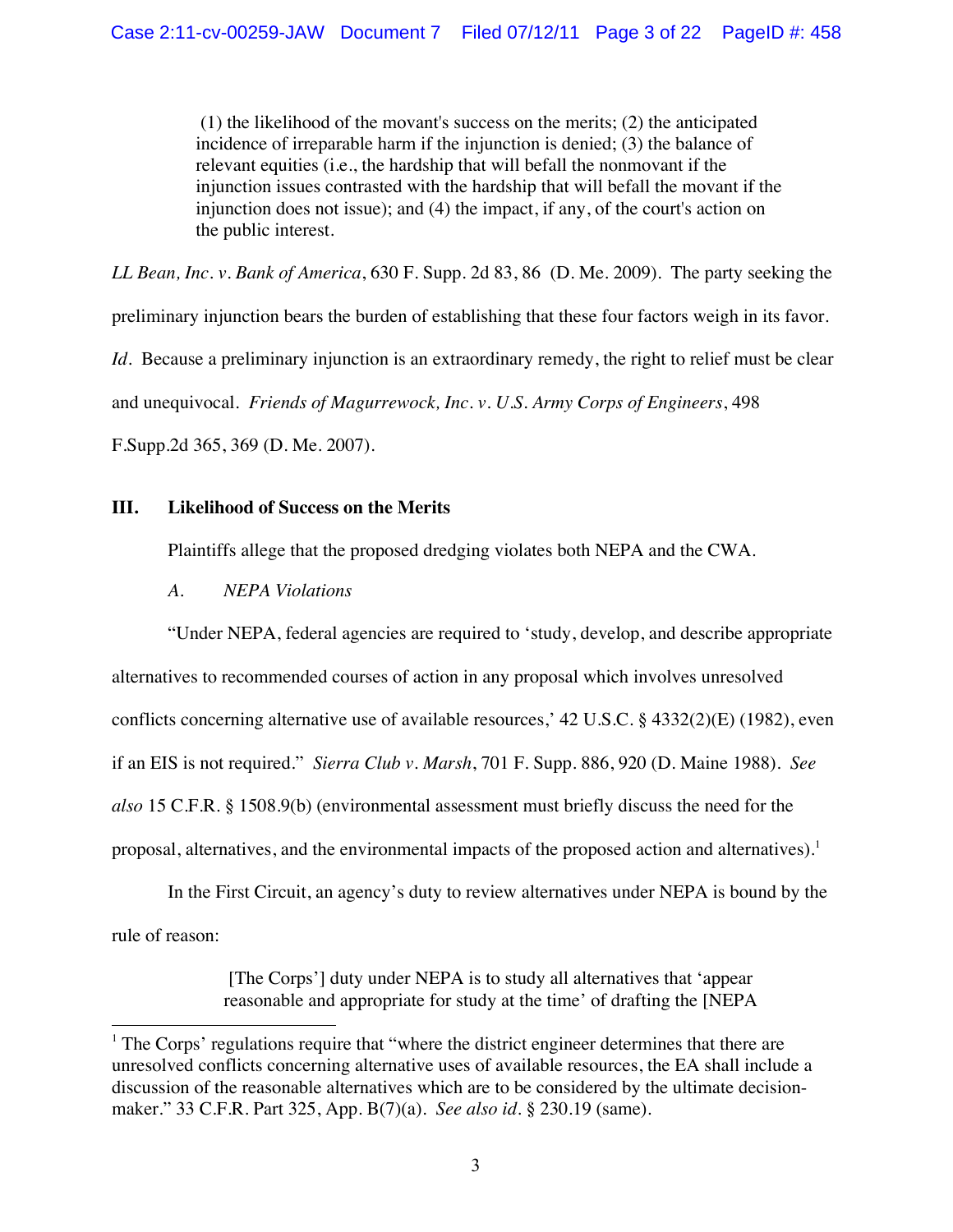document], as well as 'significant alternatives' suggested by other agencies or the public during the comment period. In order to preserve an alternatives issue for review, it is not enough simply to make a facially plausible suggestion; rather, an intervenor must offer tangible evidence that an alternative site might offer 'a substantial measure of superiority' as a site.

*Roosevelt Campobello Intern. Park v. USEPA*, 684 F. 2d 1041, 1047 (1st Cir. 1982); *see also Sierra Club v. Marsh*, 701 F. Supp. 886, 921 (D. Maine 1988).

The range of reasonable alternatives is defined with regard to the project purpose. Here, the Corps already has state and federal permits to conduct maintenance dredging of the FNP in the Kennebec River. (Army Corps of Engineers, *Environmental Assessment Finding of No Significant Impact and Section 404(b)(1) Evaluation for Maintenance Dredging, Kennebec River, Sagadahoc County, Maine*, at 1 (June 2011), hereinafter as "EA", Complaint Ex. 9.) But those permits limit dredging to the winter months in order to avoid adverse impacts to the environment and to other users of the resource. (Complaint,  $\mathbb{I}$  33-38, Ex. 10.) Thus, as the Corps concedes, the sole purpose and need for emergency, *out-of-season* dredging in August is to enable safe transit of the USS Spruance on Sept. 1, 2011. (EA at 5-6.)

The Corps has authorized August dredging of two locations in the FNP to allow passage of the Spruance: the Doubling Point reach ("DP") just south of the City of Bath in the vicinity of Coast Guard buoys 28, 29, and 31; and the Popham Beach reach at the mouth of the river in Phippsburg in the vicinity of buoy 6. (EA at 2-4, Figs. 2-3.) But instead of dredging to the minimum width and depth necessary to enable the Spruance to safely transit the FNP, the Corps authorized both maintenance (-29') *and* advanced maintenance dredging (-32')<sup>2</sup> of the entire 500' width of the channel at Doubling Point. At Popham Beach, despite the presence of a lane of

!!!!!!!!!!!!!!!!!!!!!!!!!!!!!!!!!!!!!!!!!!!!!!!!!!!!!!!

 $2$  Maintenance dredging authorizes excavation to the approved FNP channel depth of  $-27$  feet mean lower low water ("MLLW"), plus two feet of allowable overdreging. Advanced maintenance dredging authorizes excavation to -30 feet, plus two feet of allowable overdredging.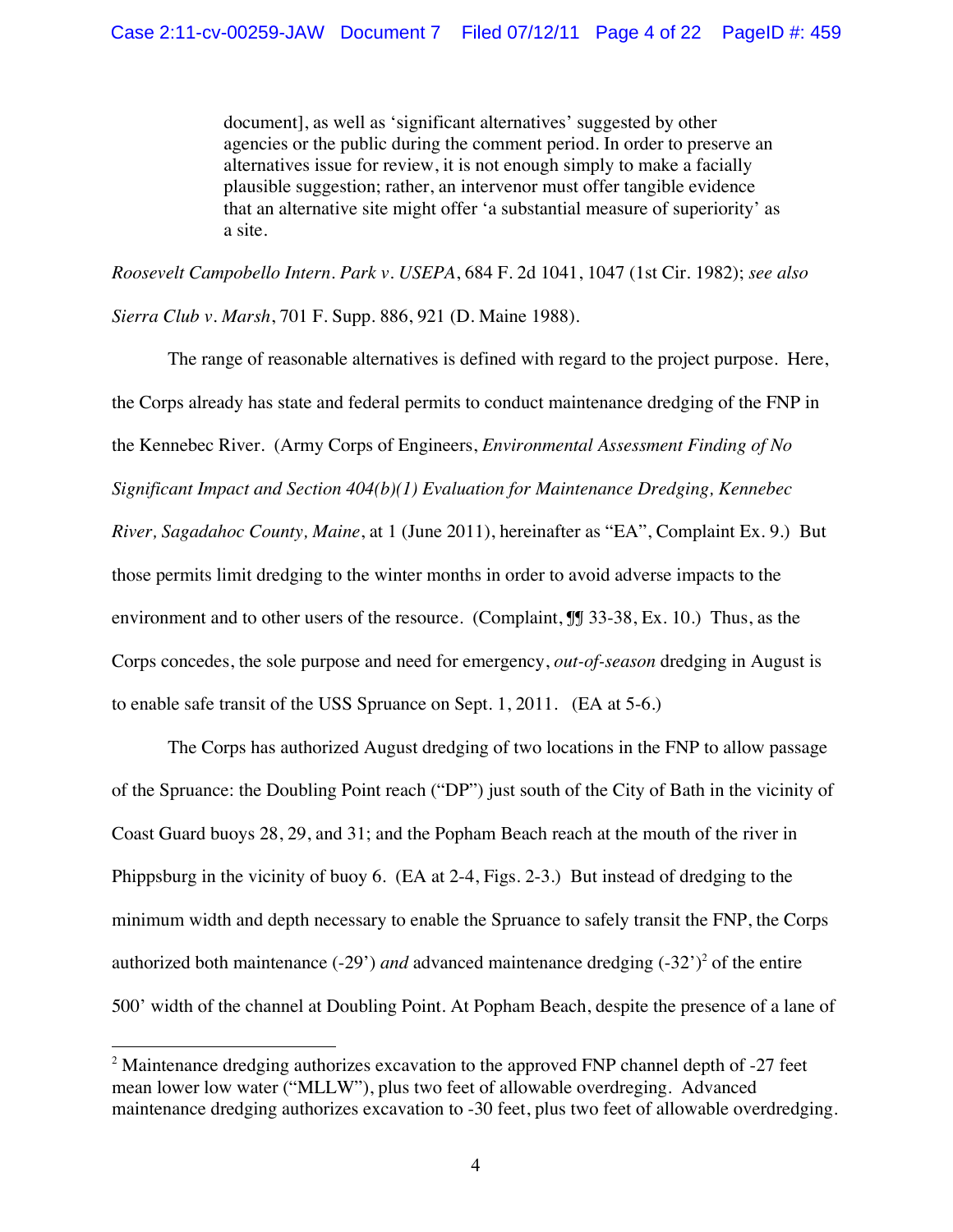travel with water at sufficient depths to allow safe transit of a DDG Destroyer, the Corps authorized maintenance dredging of all areas shallower than -29'. (EA at 6; *see also* EA, App. G, Revised Drawings C-101 to C-103, Complaint Ex. 17.)

In all, the Corps will remove 50,000 cubic yards from the Doubling Point channel and dispose of those spoils in-river at the Kennebec Narrows dump site north of Bluff Head (EA at 6), and 20,000 cubic yards of material from the Popham Beach reach and dispose of those spoils at a near-shore dump site 0.4 miles south of Jackknife Ledge ("JKL") immediately offshore of Popham Beach State Park. (*Id*.) All work will be done by hopper dredge over a three to five week period beginning on or about August 1, 2011. (*Id*.)

The Corps' EA violates NEPA because it failed to consider reasonable alternatives that will enable safe passage of the USS Spruance in September yet also minimize impacts to the environment and to Plaintiffs. Those alternatives include:

- (1) No action (no dredging) at Popham Beach;
- (2) Minimal dredging at Doubling Point and, if necessary, Popham Beach; and
- (3) Assuming reduced volume of work and spoils from minimal dredging scenario, use of alternative dredging methods (mechanical clamshell bucket) and upland or offshore disposal sites (Seguin Island or Portland).
	- 1. NO ACTION AT POPHAM BEACH

In the EA, the Corps dismissed the no action alternative as impracticable due solely to the Navy's navigational concerns at Doubling Point. (EA at 8-10 and 42-44.) The Corps failed to separately consider a no dredge alternative at Popham Beach. Tangible evidence that emergency dredging is not necessary at PB to enable safe transit of the Spruance on Sept. 1st includes the fact that Bath Iron Works ("BIW") and the Navy successfully completed five transits of a DDG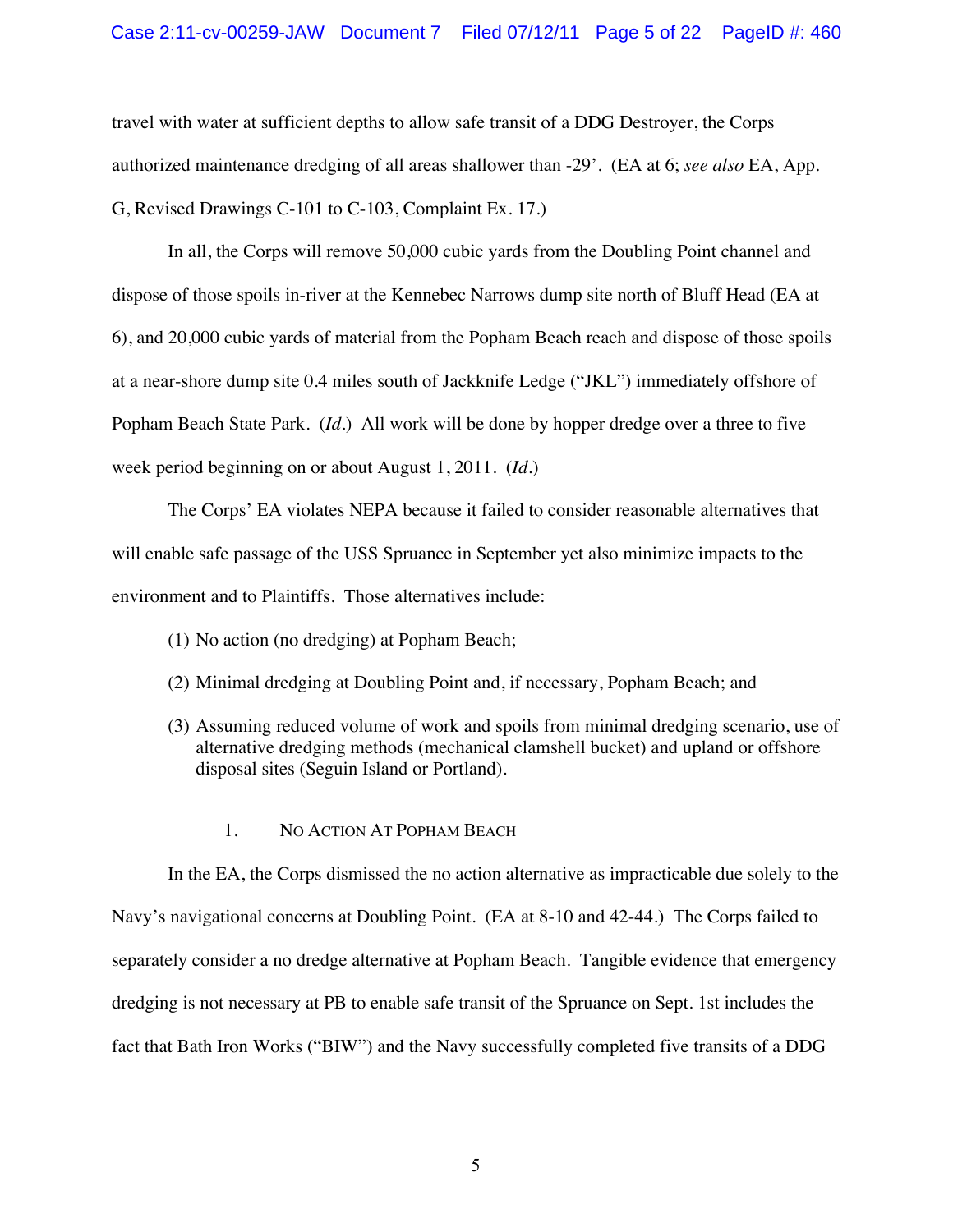Destroyer through this reach over the last year without mishap or delay, including four transits this spring. (Complaint, ¶¶ 39, 46, Ex.'s 14, 11.)

Second, the Navy has never declared a navigational emergency with regard to the PB reach in the vicinity of buoy 6. Rather, in a series of dredge requests to the Corps by Captain Dean Krestos, USN, on Nov. 23, 2010 (after the delayed passage of the USS Jason Dunham), Jan. 19, 2011 (after review of the January 2011 bottom survey results), and June 3, 2011 (after review of the May 2011 survey results), the Navy found that navigational hazards had created an emergency in the DP reach in the vicinity of buoys 28, 29, and 31. None of these letters mention shoaling or navigational concerns at PB. (Complaint,  $\mathbb{J}$  39-40, 48, Ex. 11.)

Third, there is no current barrier to navigation at PB. The beam of a DDG Destroyer is 60'. (Complaint, ¶ 42, Ex. 13.) The February and May surveys of PB show that a 450' to 300' lane of travel with water of adequate depth to allow safe transit of a DDG Destroyer exists within the full length of the marked channel at PB in the vicinity of buoy 6. (EA at App. G.) Moreover, at the most constricted point – south of North Sugarloaf Island – the controlling depth is over 26'. (*Id*.) BIW has stated that the minimal depth for safe transit of a DDG Destroyer is 25' at high tide of 6', which still allows an extra two feet of clearance. The planned transit of the Spruance on Sept. 1, 2011 is for an extra high tide of 10.3'. (Complaint,  $\mathbb{I}$  54, 59, Ex. 16.)

Based on the above facts, the no dredge alternative at PB is without question a practicable solution to meet the project purpose (delivery of the Spruance on Sept. 1, 2011). Or put another way, there is no emergency and thus no need for out-of-season dredging at PB. To the extent normal maintenance dredging is deemed necessary, it can occur during the winter months as authorized under the Corps' existing 10-year permit issued in 2002. Nothing in the EA contradicts the above facts. Rather, the Corps' rejection of the no action alternative is based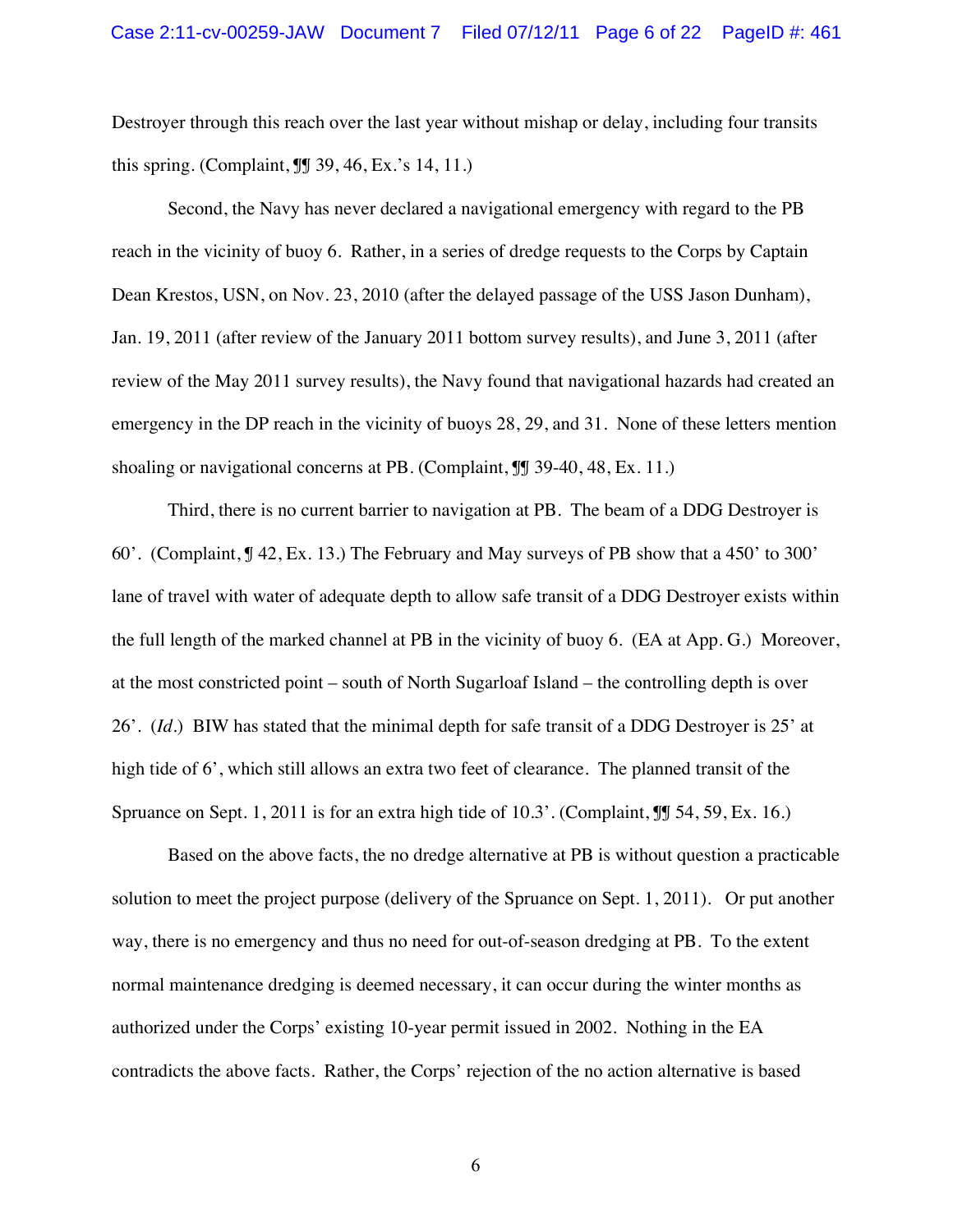solely and exclusively upon a determination that shoals in the Doubling Point Reach form a barrier to navigation in the FNP. (EA at 8-10 and 42-44.)

Although the Corps may respond that it is logistically impracticable not to dredge PB and DP at the same time, the record shows otherwise: of the last 10 times the Corps dredged the FNP in the Kennebec River, four times it dredged DP only. (EA at 7-8; Complaint ¶¶ 31-32.) While it may be *expedient* for the Corps to dredge both locations at once, that alone does not make a no PB dredge alternative unreasonable for purposes of the NEPA alternatives analysis – particularly given the express prohibition on summer dredging in the current permits. Moreover, deferring dredging of PB to winter is not likely to result in unreasonable costs since the cost of dredging later (if it eventually becomes necessary) will be offset by the savings from not dredging now. At any rate, there is no evidence of any kind in the EA justifying elimination of this alternative from consideration: rather, the Corps simply ignored it altogether.

### 2. MINIMAL SUMMERTIME DREDGING AND ALTERNATIVE DREDGING METHODS AND DISPOSAL SITES

Next, the EA failed to consider a minimal dredge solution, either at DP or PB. Plaintiffs and others repeatedly suggested that the Corps evaluate a dredging alternative that minimized work in summer and deferred high impact dredging to winter. (Complaint,  $\mathbb{I}$  65-70, 72, 75-76.)

During the review period, in the face of extended controversy, the Corps conceded that dredging in August has the greatest impact of any month. Army Corps project manager Bill Kavanaugh, wrote to the Maine Departments of Environmental Protection ("DEP") and Marine Resources ("DMR"), "As discussed with you at the meeting, we're all in agreement that August isn't the best month for dredging – in fact it probably can't get any worse relative to the Kennebec." (Complaint,  $\P$ [ 71, 73, Ex.'s 21, 23.) Yet, the EA evaluated only two scenarios,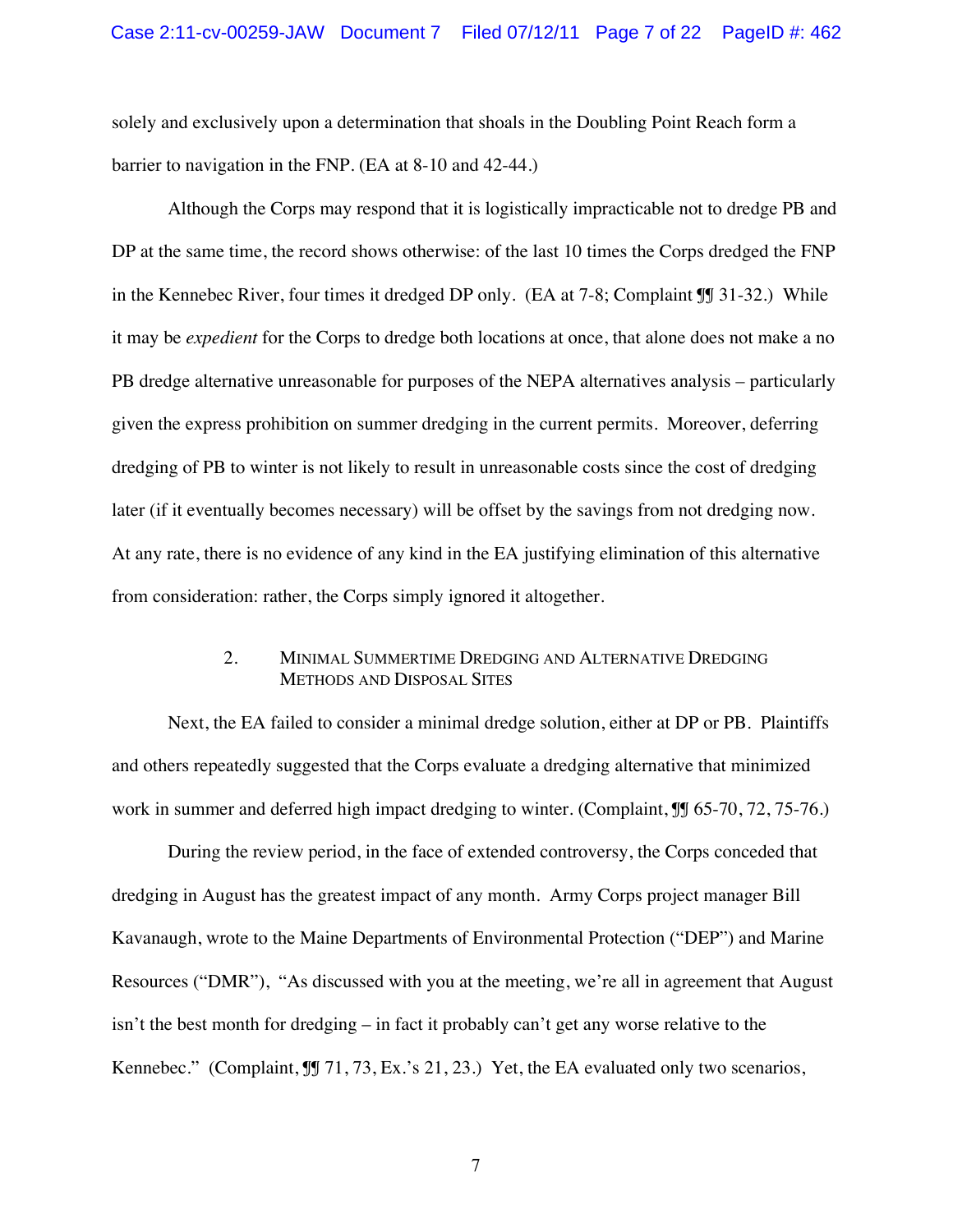both of which involved full scale dredging: (1) "Maintaining the Channel to Authorized Dimensions" at both PB and DP and (2) "Maintaining the Channel to Authorized Dimensions, Plus Advance Maintenance Dredging at Doubling Point." (EA at 10-11).

The Corps omitted any analysis of dredging to lesser widths or depths at each location. As noted above, the PB reach is currently passable for DDG Destroyers and in fact five such passages have been safely made in the last year. To the extent that any specific shoal is deemed unsafe – and none have – the Corps should have evaluated use of pin-point dredging to eliminate the hazard yet also keep summer dredging and disposal, and thus the adverse impacts of summer dredging and disposal, to an absolute minimum.<sup>3</sup>

In the DP reach, the May survey indicates that spring runoff scour resulted in an improvement over January conditions in that controlling depths have increased from -19.7' to - 22.4'. (EA at 8-9; App. G). Additionally, although there may be a minute increase in shoaling east of the marked channel, the May 2011 survey shows that a wide (300' to 500') deep water lane of travel  $(-27)$  or deeper) still exists east of the marked channel.<sup>4</sup> On request of the Navy, the Coast Guard relocated the channel markers in this reach and BIW safely transited the USS Spruance through this area four times this spring. (Complaint,  $\mathbb{J}$  45-46, Ex.'s 11, 14.) The Navy successfully transited the USS Jason Dunham through this area once last fall. (Complaint,

!!!!!!!!!!!!!!!!!!!!!!!!!!!!!!!!!!!!!!!!!!!!!!!!!!!!!!!

 $3$  The PB reach has a 450' to 300' deep water lane of travel within the marked channel. The only location that presents any potential hazard to navigation of a DDG Destroyer is a small keyhole shaped shoal just south and west of North Sugarloaf Island, which constrains the deep water lane of travel to 300' *within* the channel. Even then, given its depth (over 26') this shoal does not appear to be a hazard to travel on a 10' high tide. (EA, App. G, Revised Drawings C-103, C-301.) Nonetheless, pinpoint excavation of this shoal only, if necessary, would minimize impacts from both dredging and disposal.

<sup>&</sup>lt;sup>4</sup> The minimal safe level for transit for a DDG Destroyer on a 6' high tide is 25'. (Complaint  $\mathbb{I}$ 43, Ex. 14.) Transit of the Spruance is scheduled for a 7.8' high tide. (Complaint ¶ 54, Ex. 16.)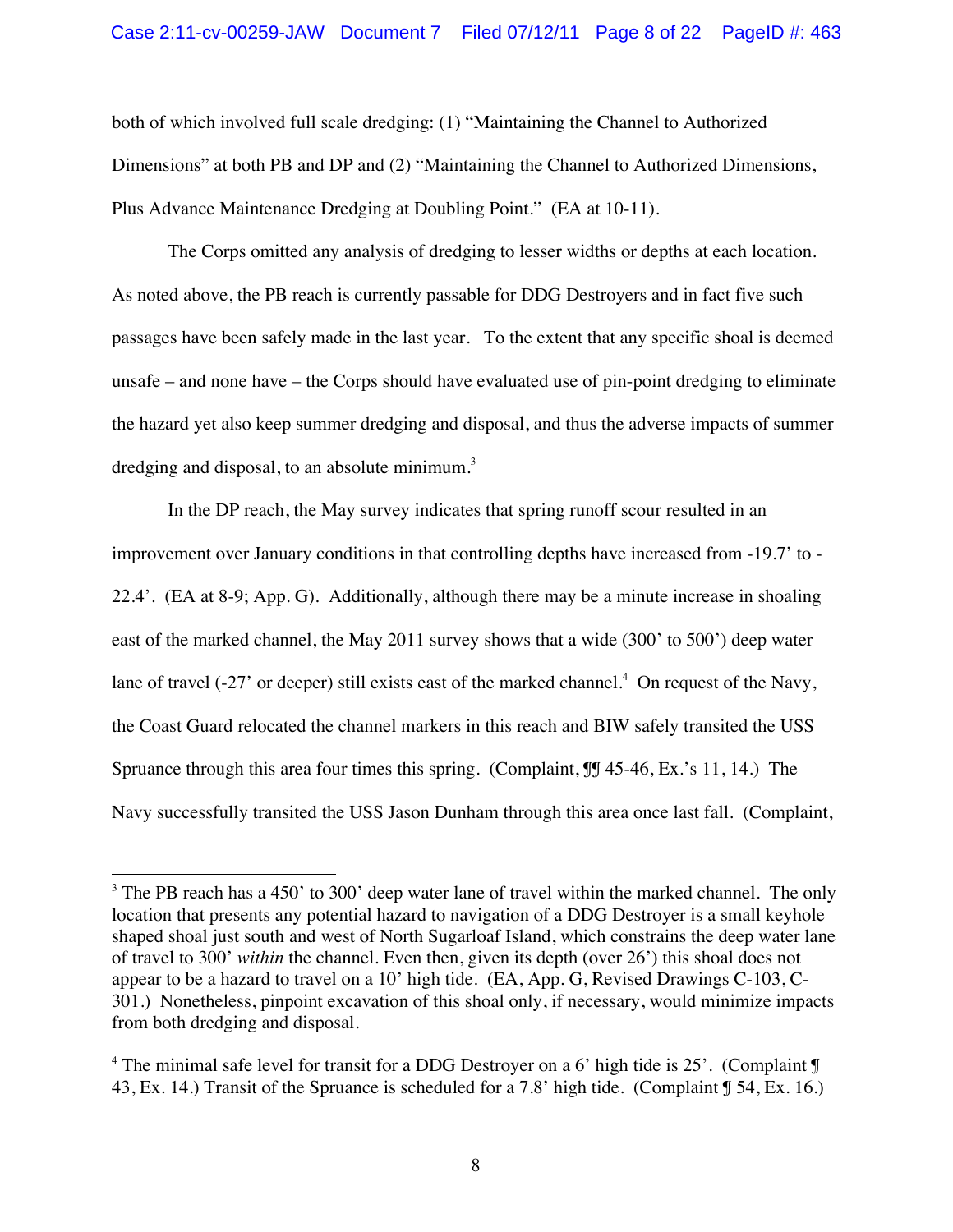¶ 39, Ex. 11.) Plaintiffs do not raise this point to contest the Navy's determination that use of a temporarily marked channel is unsafe for its less experienced captain (even with a BIW pilot on board) (EA at 9-10). Rather, the issue is that by dredging a few small areas in the eastern third of the marked channel in the Doubling Point reach (*see* EA, App. G, Revised Drawings, C-101 and C-301), the Corps could keep August dredging to a minimum yet still create a broad lane of travel (in and outside the marked channel) with sufficiently deep water to enable safe transit of the USS Spruance.

The Corps, however, refused to even consider a minimal dredge approach. (EA at 9-10.) Such an alternative could plainly meet the navigational "emergency" while reducing the amount of dredging at DP to a minor fraction – thus significantly reducing the impacts from both dredging and filling. 5 Combined with no or minimal dredging at DP, the Corps could potentially reduce the amount of August dredging from 3-5 weeks and 70,000 cy (the preferred alternative) to a few days and 10,000 to 20,000 cy, or less. (EA, App. G, Revised Drawings C-101, C-301.) Given the Corps' acknowledgement of the severe environmental harms from dredging in August compared to other months (Complaint ¶¶ 71, 73), failure to review a low-impact alternative violates NEPA.

A minimal dredge approach would also change the analysis of less impactful dredging methods, including mechanical clamshell bucket, and alternative disposal sites, including upland and offshore disposal. Mechanical dredging is clearly practicable: it is used by BIW to dredge its facility and sinking basin, and Reed and Reed contractors has a full suite of deck barges, clamshell buckets and work boats at its Woolwich Dockyard on the Kennebec. (Complaint, Ex 3, 5.) Mechanical dredging has environmental benefits over hopper dredging, including reduced

!!!!!!!!!!!!!!!!!!!!!!!!!!!!!!!!!!!!!!!!!!!!!!!!!!!!!!!

 $<sup>5</sup>$  The vast majority of the volume of material to be dredged has built up in the western two thirds</sup> of the DP reach. (*See* EA, App. G, Revised Drawing C-301.)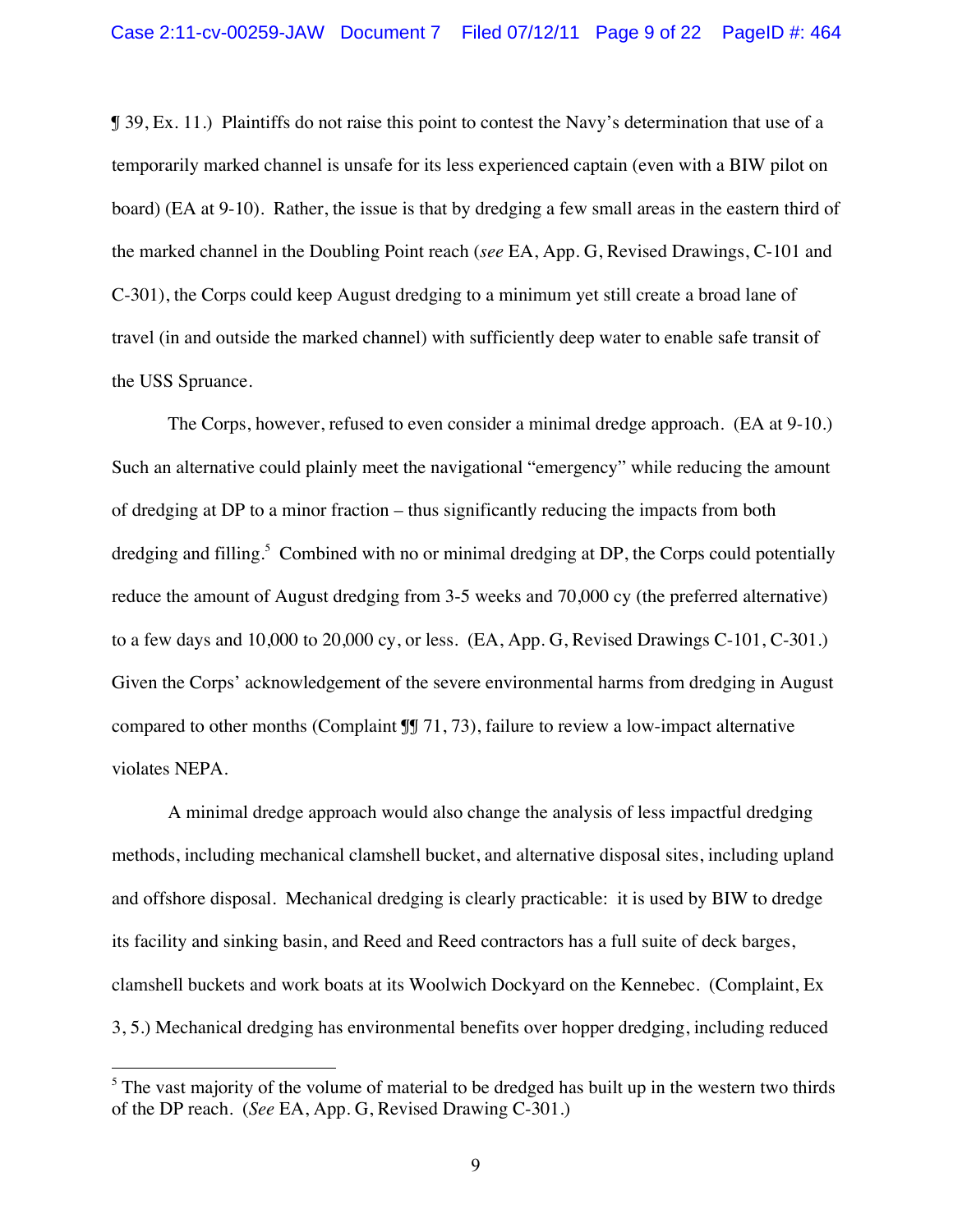water quality impacts and lower turbidity. (*Id*.) Mechanical dredges also reduce the chance of entraining fish in the hopper dredge's impellers, screens, pipes and hoppers. (*Id*.) For this reason, although less efficient than a hopper dredge, the Corps' permit application to the State of Maine notes that a "mechanical dredge has also been considered if work is urgently needed during the warmer months, to reduce potential impacts to shortnose sturgeon." (Complaint, Ex. 3 at 14, *quoting* Army Corps of Engineers, *NRPA Permit Application Attachment 9* (Draft Kennebec River Environmental Assessment) at 3.) This is why, on recommendation of Maine DMR, the last permit issued to the Corps limited use of a hopper dredge to the period from Dec. 1 to March 15. For dredging in November or April, the permit required the Corps to "use a mechanical dredge with clamshell bucket, which is less likely to capture sturgeon." (Complaint ¶ 37, Ex. 10 (License # L-16281-4E-D-N at 2 (March 15, 2002)).)

Although the Corps dismissed mechanical dredging, it did so based on proposed fullscale maintenance and advanced maintenance dredging of 70,000 cubic yards of material and based on concerns about use of a mechanical dredge at the mouth of the river. (EA at 12-13.) These concerns are inapplicable to a minimal dredge alternative with a low volume of spoils. The efficiency benefits of a hopper dredge decreases proportionally to the reductions in the needed volume of dredging. In such a case, a clamshell bucket dredge may be both environmentally, economically, and technically preferable. Safety concerns at the mouth of the river are also eliminated if dredging in PB reach can be deferred until the normal winter dredging window.

Second, with reduced volume of spoils, upland and offshore disposal (Seguin or Portland) are clearly viable. The Corps categorically rejects these solutions because its policy is to keep sand within the littoral system. (EA at 12, 15). Yet, elsewhere, the Corps concludes that "retention of [20,000 cy of] sand within the local sediment budget represents a minimal impact to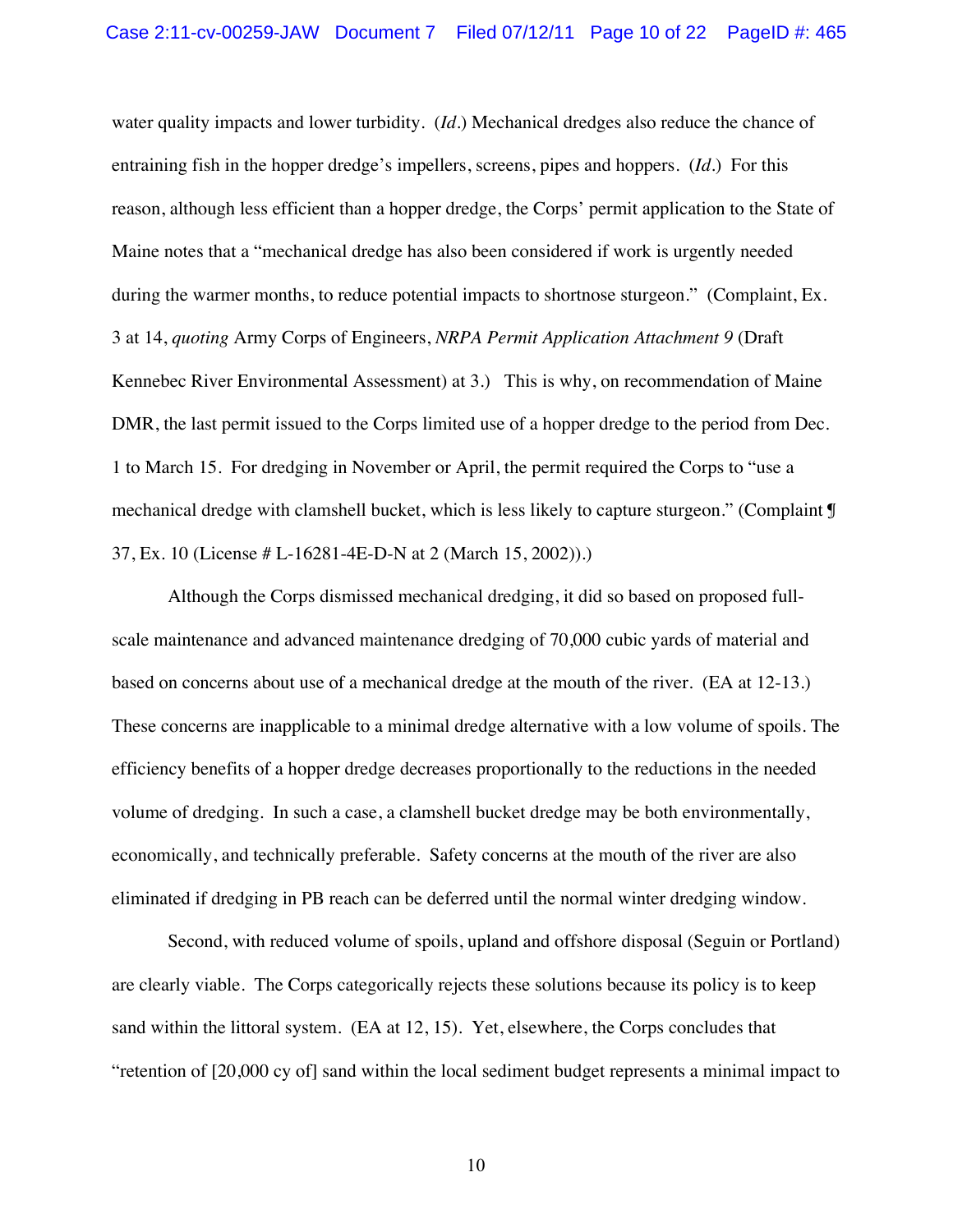the overall system  $\dots$ ." (EA at 50.) Applying this same logic, a one-time removal of a small amount of sand for the current emergency will have "minimal impact" – particularly if it comes from sources 13 miles upstream of the beaches.<sup>6</sup> Moreover, the cost and duration of offshore or upland disposal would be dramatically less with reduced volume of spoils to haul.

For the reasons above, Plaintiffs contend that the Corps failure to consider a minimal dredge alternative combined with mechanical dredging methods and/or alternative disposal sites also violates NEPA.

\_\_\_\_\_\_\_\_\_\_\_\_\_\_\_\_\_

The Corps failure to consider reasonable no dredge and low impact alternatives is not a mere technical violation of NEPA. Concerns over the timing and volume of emergency dredging are at the heart of the "unresolved conflicts concerning alternative use of available resources" in this case. 42 U.S.C. § 4332(2)(E). The current 10-year permit and prior permits specifically prohibit dredging in summer in order to minimize impacts to anadromous fish runs, endangered fish, shellfish spawning, lobster migration and shedding, and lobster fishing. (Complaint ¶¶ 33- 38, Ex. 10.) Applying political and economic muscle rather than new studies and data, the Corps has simply ignored alternatives that address these concerns and instead given state and federal decision makers, and the public, two bad choices: full scale maintenance dredging *or* full scale maintenance dredging, plus advanced maintenance dredging.

This rigs the outcome and unlawfully deprives decision makers of the ability to make an informed decision about the true range of possible solutions and thus the impacts of their choices. "NEPA is designed to influence the decision-making process; its aim is to make

!!!!!!!!!!!!!!!!!!!!!!!!!!!!!!!!!!!!!!!!!!!!!!!!!!!!!!!

 $6$  The Corps other rationale to reject disposal off Seguin Island is no longer true: unlike 1971, there is no longer any real fishing activity in the area. (EA at 15.) Additionally, as the Corps admits, lobster tend to move to shallower inshore waters during summer months, so a deeper offshore site is likely to reduce impacts to lobsters or lobster fishing during August. (EA at 28.)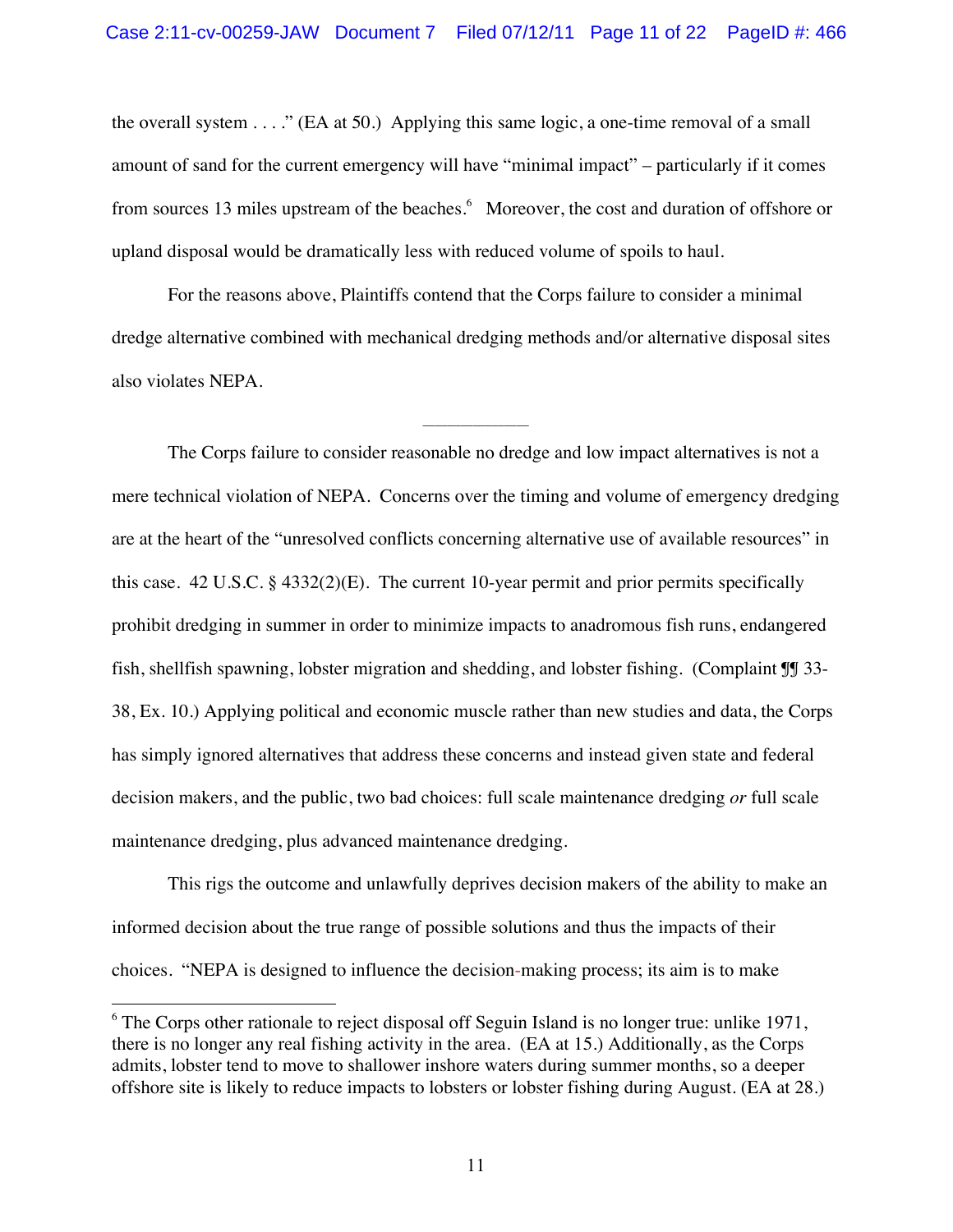government officials notice environmental considerations and take them into account. Thus, when a decision to which NEPA obligations attach is made without the informed environmental consideration that NEPA requires, the harm that NEPA intends to prevent has been suffered." *Sierra Club v. Marsh*, 872 F. 2d 497, 500 (1st Cir. 1989) (J. Breyer), citing *Commonwealth of Massachusetts v. Watt*, 716 F.2d 946 (1st Cir.1983). Accordingly, the Court should find that Plaintiffs are likely to succeed on the merits of their NEPA claims.

#### *B. CWA Violations*

The Corps Section 404(b)(1) Guidelines provide that "no discharge of dredged or fill material shall be permitted if there is a practicable alternative to the proposed discharge which would have less adverse impact on the aquatic ecosystem..." 40 C.F.R. § 230.10(a) (known as the less environmentally damaging practicable alternative, or "LEDPA", standard). *See also* 33 C.F.R. § 336.1(a) (Corps' discharges of dredged or fill material must meet all applicable substantive legal requirements, including the section 404(b)(1) Guidelines). "An alternative is practicable if it is available and capable of being done after taking into consideration cost, existing technology, and logistics in light of overall project purposes." *Id*. § 230.10(a)(2).

Here, the Corps evaluated only full scale summertime dredging and overdredging even though the Corps' project manager readily concedes that "August isn't the best month for dredging – in fact it probably can't get any worse relative to the Kennebec" (Complaint  $\int$  71, Ex. 21) and that summer dredging should be avoided if practicable: "Be assured that the USACE concurs with NMFS that maintenance dredging (whenever practicable) should be performed during the recommended time of year in order to protect managed species and to avoid the most biologically productive times." (Complaint ¶ 73, Ex. 23, *quoting* H. Farrell McMillan, Army Corps Northeast Region Chief of Engineering/Planning.)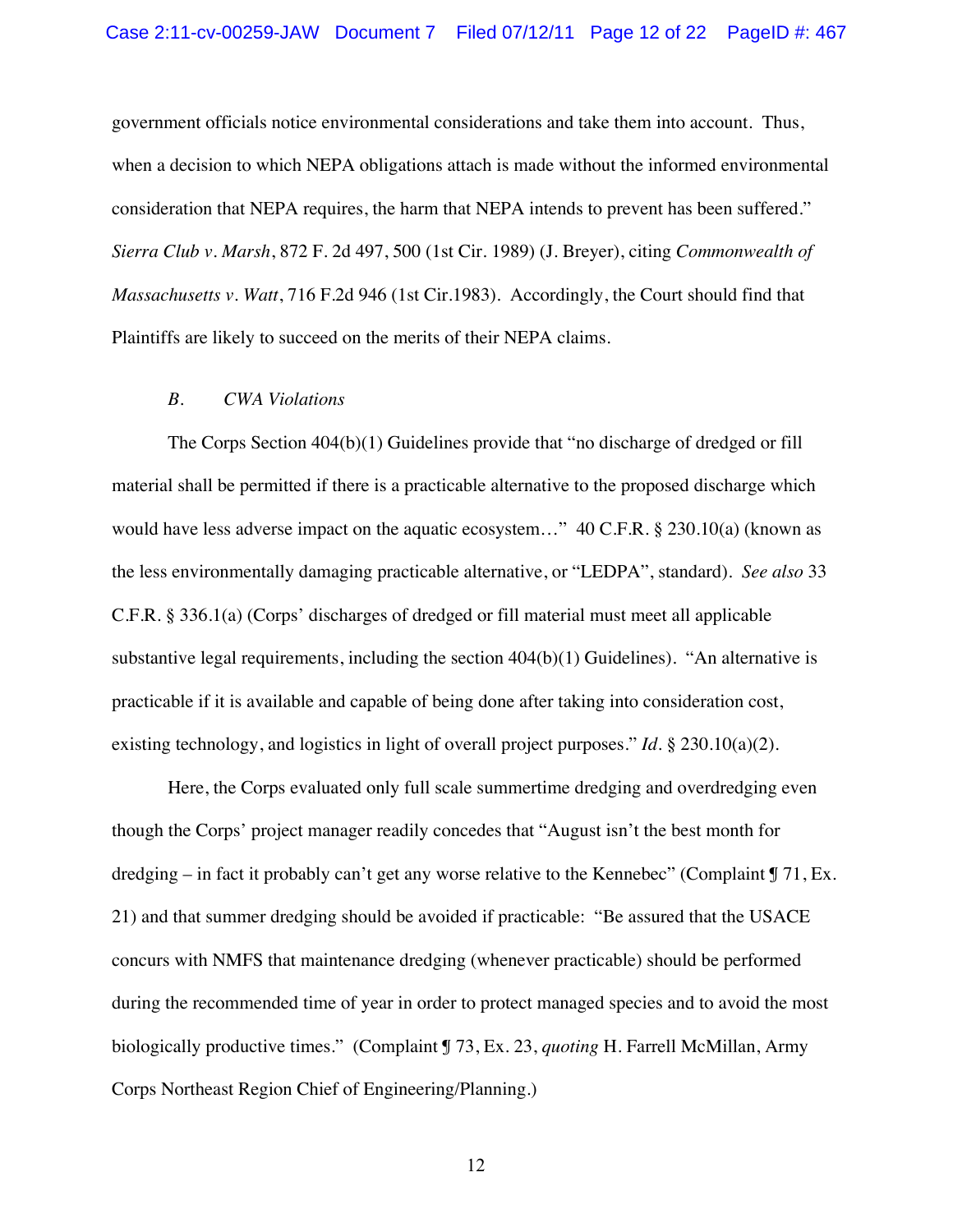Given Defendant's admissions that dredging in August is significantly more environmentally damaging than winter, the only question under the LEDPA standard is whether it is "practicable" to defer some (in the case of DP), or all (in the case of PB) dredging to winter when the Corps has an existing permit to dredge. Since the no PB dredge solution, by definition, requires no discharge to the waters, it is the Corps' burden to demonstrate by clear and convincing evidence that it is impracticable. 33 C.F.R.  $\S$  230.10(a)(3). Here, for the reasons noted in the NEPA discussion above, Plaintiffs have already demonstrated the opposite: there is clearly no navigational emergency and thus no need to dredge PB this summer. To the extent that long-term maintenance is necessary, it can be done in winter when it will be less environmentally damaging. A winter dredging alternative is clearly practicable: indeed that is the norm and the Corps in fact possesses a permit to do so. Moreover, past practice shows that it is common for the Corp to dredge DP but not PB.

The NEPA discussion above also demonstrates that other alternatives, including a minimal dredge solution at DP, mechanical dredging, and use of the offshore disposal site at Seguin are also practicable.

Accordingly, the Court should find that Plaintiffs are also likely to succeed on the merits of their CWA claims.

## **IV. Irreparable Harm**

The Corps' violation of NEPA is procedural; its failure to select the "less environmentally damaging practicable alternative" under the CWA § 404(b)(1) Guidelines is both procedural and substantive. But, given the impending start of dredging in August, harms under both statutes are irreparable.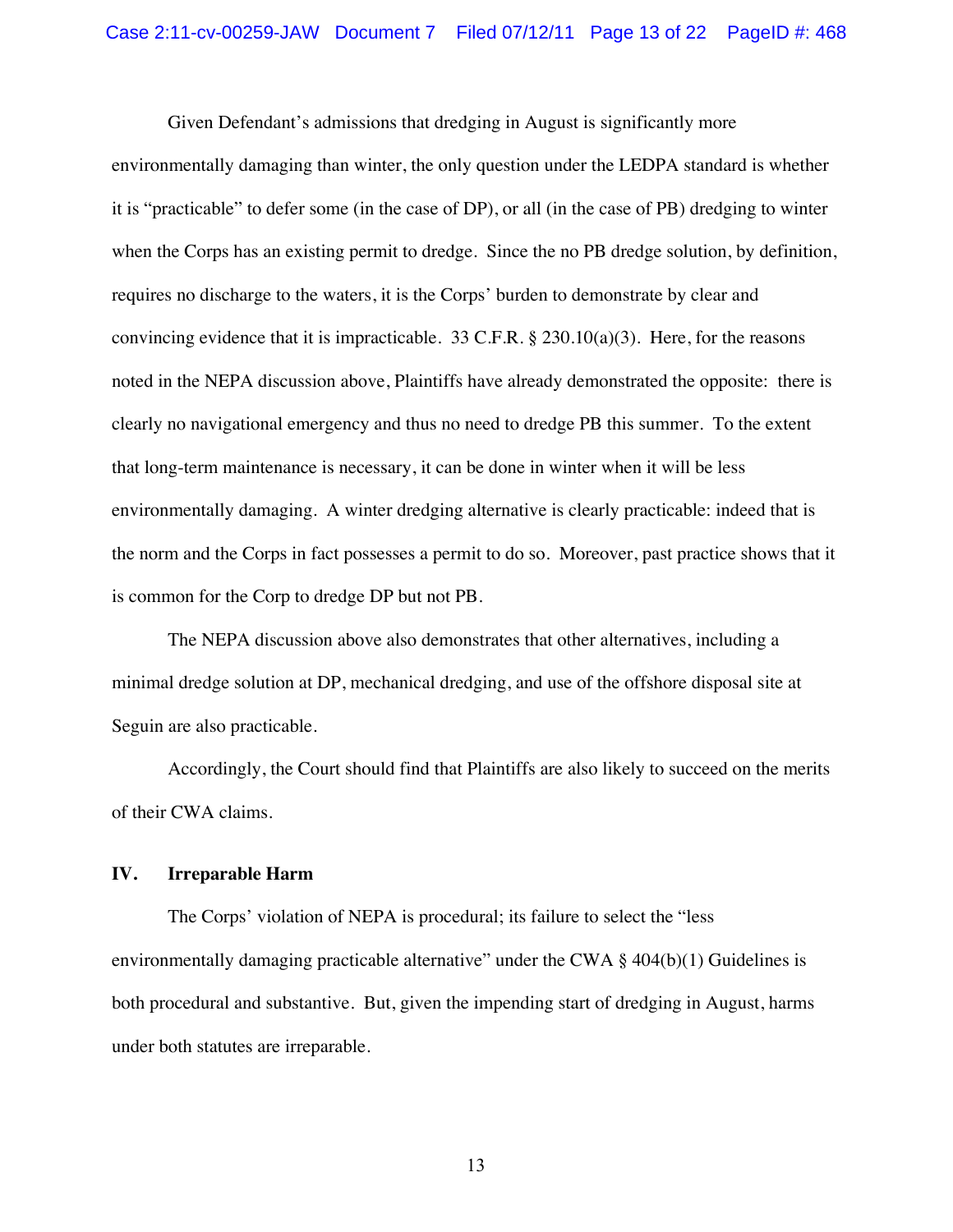Regarding procedural harms under NEPA, the First Circuit has explained that government decisions made without the informed environmental consideration that NEPA requires may be irreparable because

> [o]nce large bureaucracies are committed to a course of action, it is difficult to change that course — even if new, or more thorough, NEPA statements are prepared and the agency is told to "redecide." It is this type of harm that plaintiffs seek to avoid, and it is the presence of this type of harm that courts have said can merit an injunction in an appropriate case.

*Sierra Club v. Marsh*, 872 F. 2d at 500. Here, the Corps' decision (as well as the review and input from other federal and state agencies and the public, all of which relied upon the Corp's presentation of viable alternatives) was based solely upon review of a limited range of alternatives – full scale dredging and overdredging – that have the greatest environmental impacts. Reasonable alternatives that would permit safe passage of the Spruance yet minimize impacts to other users were excluded. This unduly narrow perspective increases the risk that the "real environmental harm" that NEPA seeks to prevent "will occur through inadequate foresight and deliberation." *Id*. at 504. In this case, since the Corps' plans to dredge next month, without an injunction the opportunity to correct the record and then to require the Corps and consulting agencies to 'redecide', will be lost. This is irreparable harm and warrants an injunction.

For the same reason, once dredging begins, the opportunity to require the Corps to consider "less environmentally damaging practicable alternatives" under the CWA will also be lost. As the First Circuit noted, generally where a statute "not only requires decisionmakers to follow certain procedures, but it also curtails the range of their permissible choices," *id*. at 502, a procedural violation is not necessarily irreparable since a court may later "require the decisionmaker to chose a new action." *Id*. at 503. Here, where the Corps has left no time between its decision and initiation of dredging, there is no time to correct the procedural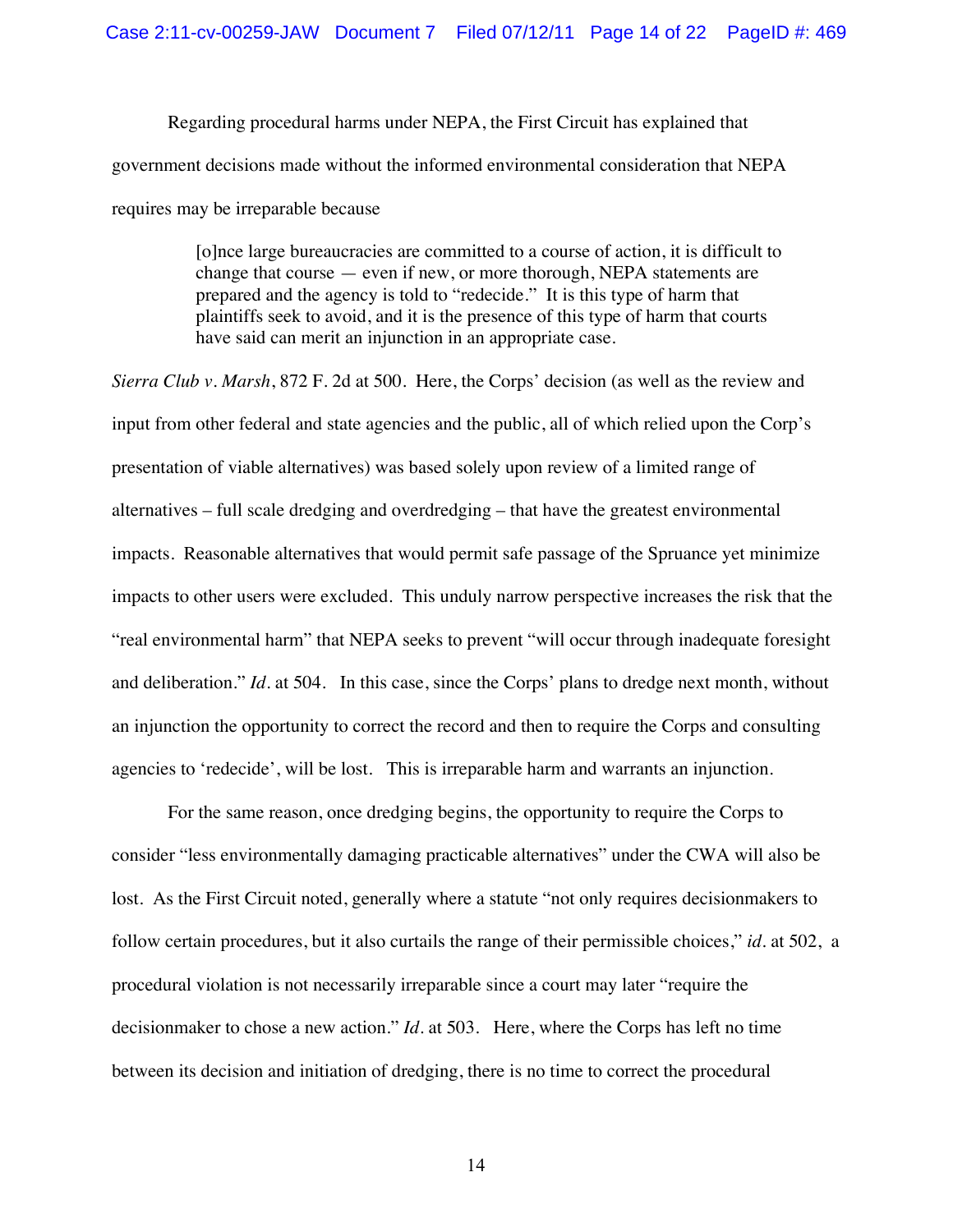violation under the CWA, and thus, as with NEPA, without an injunction the opportunity to cure the violation will be lost. This also is irreparable harm.

The substantive violations of the CWA represent a separate and independent violation that, if not enjoined, would also result in irreparable harm to the environment. The goal of the CWA is to "restore and maintain the chemical, physical, and biological integrity of the Nation's waters." 33 U. S. C. § 1251(a). Under Section 404, this purpose achieved by strict compliance with the LEDPA standard required by the Section  $404(b)(1)$  Guidelines.  $40$  C.F.R. § 230.10(a). Thus, the pending implementation of an alternative that excessively and unnecessarily damages waters of the U.S. would cause, by statutory definition, irreparable harm.

Finally, the direct and cumulative impacts of excessive dredging in August will also irreparably harm the environment and Plaintiffs. As noted above, the Corps has conceded that dredging has by far the greatest impact in August than any other month and should be avoided whenever practicable. (Complaint  $\mathbb{II}$  71, 73). The adverse impacts of dredging during the most biologically productive times include higher impacts to virtually every aspect of the ecosystem and the human economies that depend upon the ecosystem, including benthic organisms (EA at 44, 47, 50-51, 58); finfish, including adults, eggs and larvae (EA at 51-52, 54); lobster (EA at 40- 41, 52, 54, 57, 58), shellfish (EA at 53, 55-57); threatened and endangered piping plovers, common terns and roseate terns (EA 58); endangered shortnose sturgeon (EA at 61-62); Atlantic sturgeon (EA at 61-62); essential fish habitat for 15 species of anadromous and marine fish (EA at 39, 62-63); lobster fishermen (EA at 63); shellfish harvesters (EA at 63-64); recreational users of the beaches, state parks and waters (EA at 64-65); and patrons of local hotels, inns and restaurants (EA at 64-65).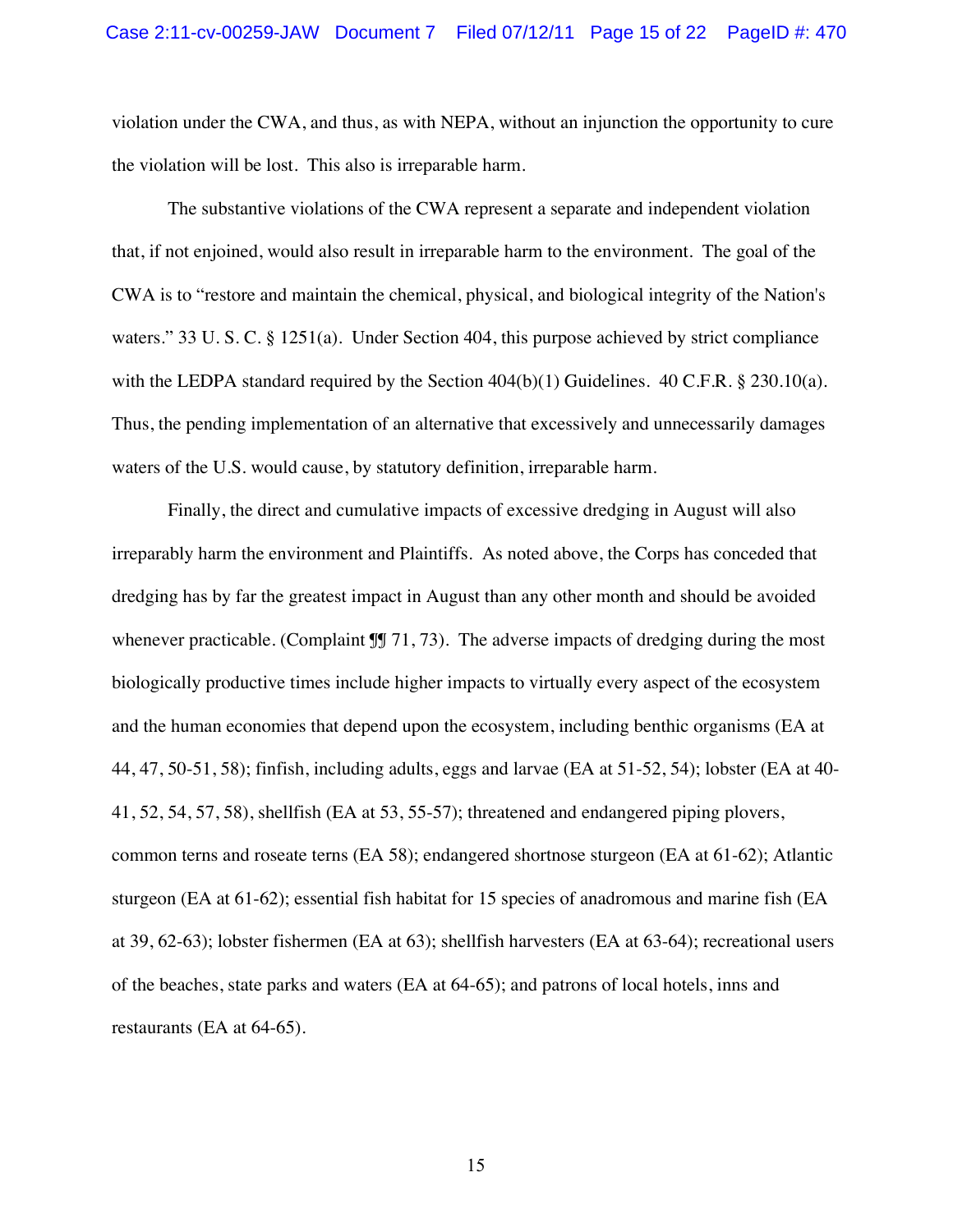For the plaintiff lobstermen, the potential harms are severe. As the EA acknowledges,

"the Kennebec River Estuary including the vicinity of the mouth of the river at Popham Beach is heavily fished for lobsters during the summer, with numerous lobster traps set throughout the area including in the proposed [PB] dredging and [JKL] disposal areas and travel/haul routes of the dredge." (EA at 63.) The proposed work will not only displace trapping in the immediate footprint of the project area, but also a large buffer surrounding the disposal zone (due to dispersion of the dumping of dredge slurry by the area's notoriously strong currents and tides (Complaint ¶¶ 13, 16, 84-87, Ex. 6). Additionally, dredging and dumping will directly kill and displace both juvenile and adult lobsters, including keepers and non-legal lobsters (notched females, oversized, and undersized), and wipe out prey species. (*Id*.) <sup>7</sup>

The Corps' finding that no cobble lobster habitat would be impacted (EA at 52) is also contradicted by the National Marine Fisheries Service:

> In the NMFS' 2003 letter, we provided comments regarding the disposal option for the dredged material from Popham Beach, which is a nearshore site south of Jackknife Ledge. According to the 2003 draft EA and the USACE's letter, dated January 15, 2004, this site was chosen by the Maine Department of Environmental Protection because of its close proximity to the Popham Beach dredging site and because they believe the disposal at this location would allow the sand to remain in the littoral system and potentially indirectly renourish nearby beaches. Although the nearby beaches may receive sand nourishment from a gyre in this area, we continue to have concerns that due to the presence of gravel/rubble sediment and ledge outcropping in this area (see Appendix 4, Summary of Side-scan sonar survey of the Jackknife Ledge Area for the nearshore disposal site), this disposal site may not represent the least-

<sup>!!!!!!!!!!!!!!!!!!!!!!!!!!!!!!!!!!!!!!!!!!!!!!!!!!!!!!!</sup>  $7$  The Corps finds that there will be no significant impacts to lobster or lobster fishing from dredging PB and disposal at JKL on grounds that the disposal site is "an open sandy area" which is not used by juveniles; that its sandy bottom does not provide habitat for adults; that the only adults present are those that might be moving across the area in search of food and shelter (EA at 58); and that lobsters are expected to be closer to shore during the period of disposal. (EA at 41.) Those conclusions are arbitrary and capricious in light of the Corps simultaneous acknowledgement of the overwhelming evidence that the disposal site and surrounding areas contain highly productive lobster habitat and are heavily fished throughout August (EA at 40-4; *see also* Complaint ¶¶ 13, 16, 69, 84-87, Ex. 6;).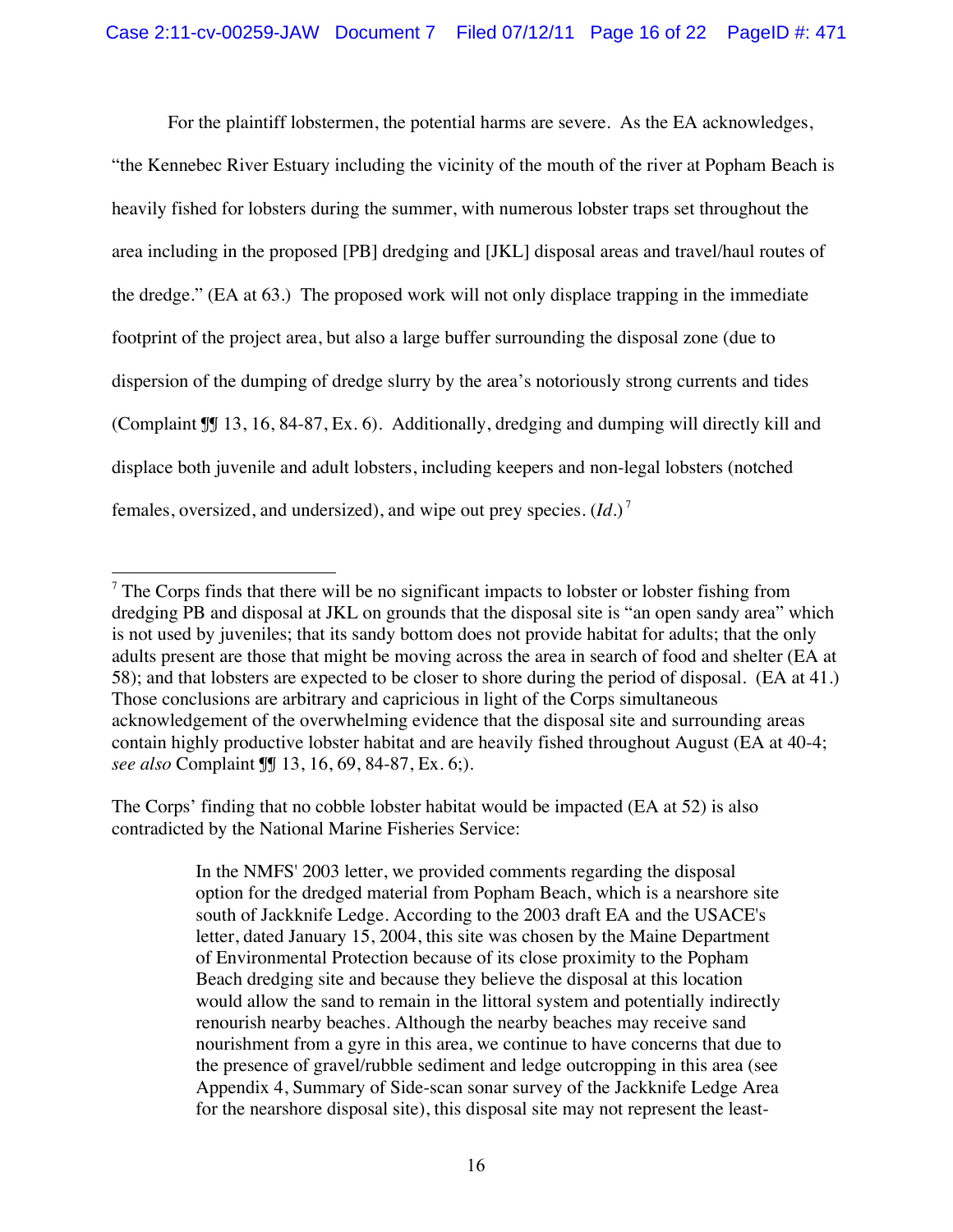In previous dredge events, such impacts were unnoticeable because lobster migrate out of the area by the end of October and fishing ceases (EA at 40-41). August, on the other hand, is traditionally the height of the lobstering season with the best harvests, best fishing weather, and best prices. The disposal site at JKL is at the very center of the traditional fishing grounds for the Small Point, Popham and Bay Point lobstermen, including Plaintiff Brett Gilliam. (Complaint ¶ 13, Ex. 6.) Gilliam has testified that approximately 20 boats fish the area and will be adversely impacted if they loose the ability to fish the area in August and September. (*Id*.) Once it starts, dredging and dumping will eliminate Plaintiffs' and others' ability to trap these

area for the duration of the season and may degrade productivity in future seasons. (*Id*.) While

the EA blithely contends that fishermen displaced by dredging can set their traps elsewhere (EA

at 63), nothing could be further from the truth. As the Corps acknowledges, the entire area is

"heavily fished" and fishing grounds are carefully allocated among communities and among

boats within each community – with the greatest competition for the best locations, such as JKL.

There is no other place to go that is not also heavily fished. Displacement of a large number of

!!!!!!!!!!!!!!!!!!!!!!!!!!!!!!!!!!!!!!!!!!!!!!!!!!!!!!!!!!!!!!!!!!!!!!!!!!!!!!!!!!!!!!!!!!!!!!!!!!!!!!!!!!!!!!!!!!!!!!!!!!!!!!!!!!!!!!!!!!!!!!!!!!!!!!!!!!!!!!!!!!!!!!!!!!!!!!!!!!

damaging alternative for disposal of dredge material. Specifically, the dredged material from Popham Beach area of the river may not be compatible with the gravel/rubble sediment and ledge found at Jackknife Ledge.… NMFS considers gravel and cobble habitat to be an aquatic resource of national importance. … In addition, American lobster use cobble substrate (ASMFC 1997) and macroalgal covered bedrock for shelter from predation and for feeding during early benthic phase (Barshaw and Bryant-Rich 1988; Wahle and Steneek 1991).

Based upon the information available, we have concluded that the proposed project may have adverse effects on [Essential Fish Habitat] used for spawning, forage, and shelter for several of the species listed above. In addition, the proposed project may have potential adverse impacts on a number of diadromous fish and shellfish that are NMFS trust resources, including the federally listed endangered shortnose sturgeon and Atlantic sturgeon, which have been proposed for listing.

(Complaint ¶ 70, Ex. 20.)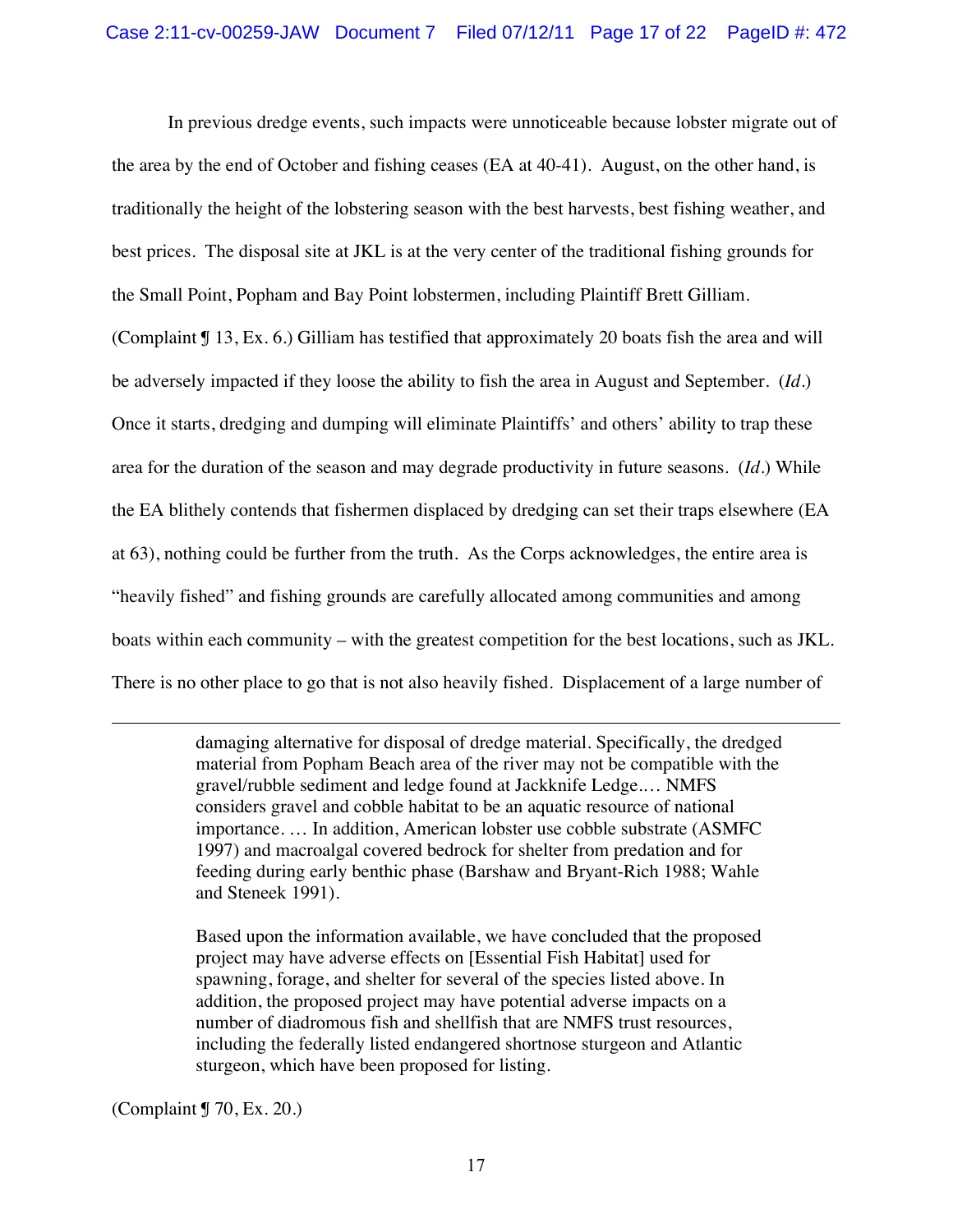traps from the best fishing grounds during the best months of the year will severely and directly harm the ability of Plaintiffs and other lobstermen to earn a living. (Complaint II 13, 16, 69, 84-87, Ex. 6.) Because the Corps has refused compensation to lobstermen for lost gear or lost harvests, this harm is irreparable.

#### **V. Balancing the Equities**

From an economist's perspective, the Corps' attempt to externalize the cost of its dredge pollution upon unwilling third parties would be considered inefficient and a market failure, since the Corps will not be paying the true and full cost of its activities. From a legal perspective, imposing such costs on others is considered inequitable.

Dredging at PB and dumping of 20,000 cy of spoils at JKL in August would harm Plaintiffs and cause significant environmental damage to the Kennebec River estuary during the most biologically productive time of year. In contrast, deferring dredging of PB to winter (if dredging becomes necessary at all) would cause no harm to the Navy or BIW since there is no navigational emergency and a safe lane of travel for the USS Spruance currently exists. Similarly, enjoining anything more than the minimum dredging necessary to allow safe transit of the Spruance through DP reach (and PB, if necessary) would also significantly reduce the adverse environmental and economic impacts of August dredging without harm to the Navy or BIW. Likewise, using the offshore Seguin dump site instead of JKL would avert environmental and economic damage without impact to BIW or the Navy (and without impact to the Corps, since it is almost the same distance from the PB dredge site as JKL).

For the Corps, an injunction may impose some logistical and economic costs. But the socalled "emergency" is one of its own making. The Corps has an existing permit to dredge in winter. (Complaint  $\sqrt{38}$ .) The river channel is surveyed monthly. (Complaint  $\sqrt{34}$ .) The Corps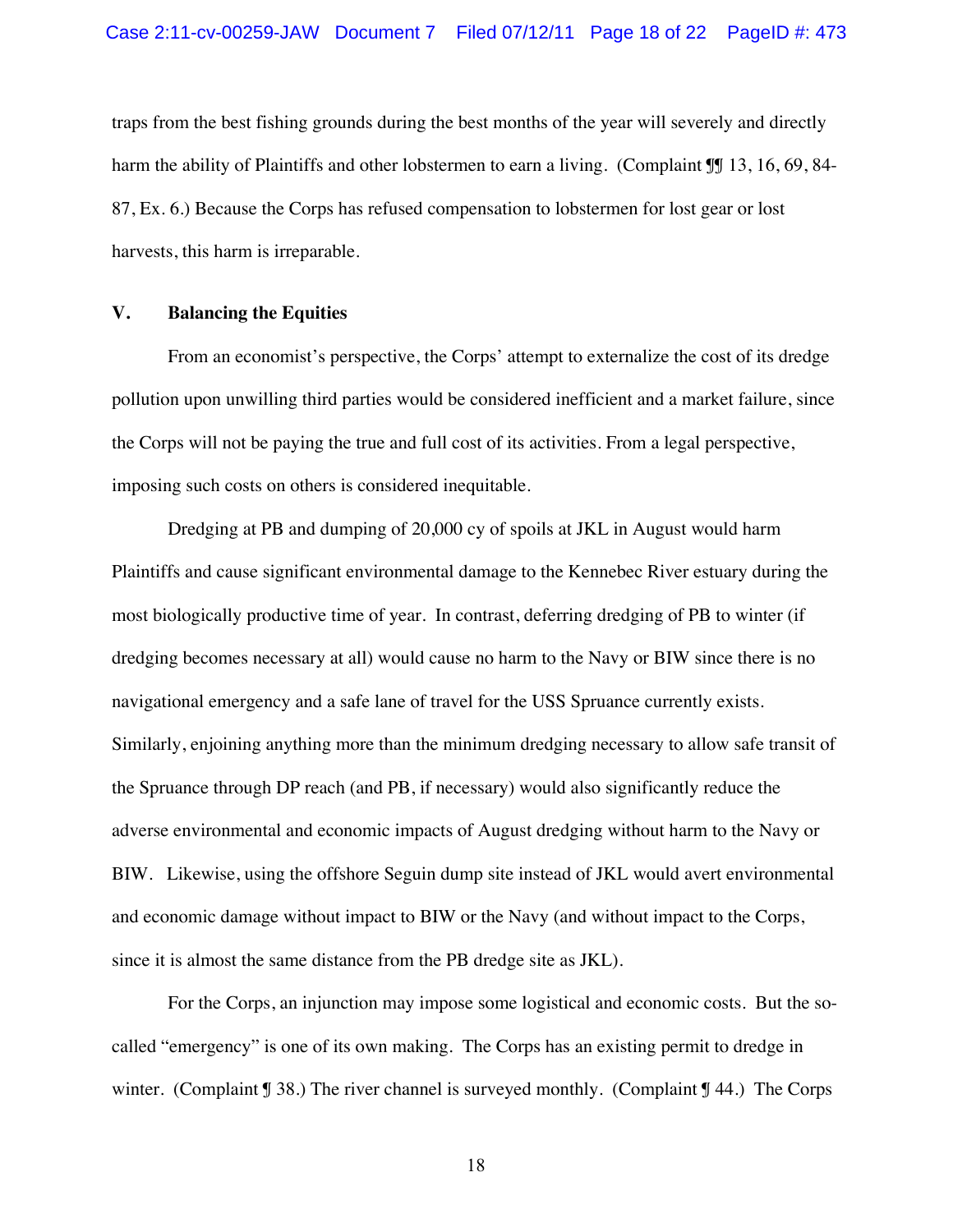was aware or should have been aware of the impending need to dredge DP long before the difficult transit of the USS Jason Dunham last November. The Navy is quite frank in acknowledging that it finally declared a navigational emergency last November to force the Corps to allocate dredge funds to the Kennebec. (Complaint ¶39-40, Ex. 11.) Even then, the Corps failed to act within the time frame of its existing permit. The environment and the local community should not be required to endure unnecessary harms because of the Corps' failures.

To the extent that the Corps claims that an injunction would cost the government money because it has already bid and, potentially, entered into contracts to implement the preferred alternative, that too is a problem of its own making. From the initial public hearing on February 24, 2011 to today, Plaintiffs have repeatedly sought consideration of a low-impact dredging solution for August. (Complaint ¶¶ 65-69, 72, 75-76.) The Corps rebuffed all entreaties. On June 1, 2011 Plaintiffs sent a letter to the Corps District Engineer protesting premature issuance of the bid solicitation without consideration of reasonable minimal impact alternatives. (Complaint ¶75.) After getting no response, on June 13, 2011, Plaintiffs notified the Corps that without inclusion of bid items for low impact alternatives, its bid solicitation for the August dredging "will unlawfully limit the range of reasonable alternatives to this dredging project." (Complaint ¶75.) That letter was also ignored.

This entire dispute is an issue of timing. Dredging in August is necessary only because the Corps has made it so. Yet, instead of considering solutions for an emergency dredge that would enable safe transit of the USS Spruance while minimizing impacts to others, the Corps has focused solely and exclusively on the alternative with the greatest impacts. It is patently unfair to force the Phippsburg community – which depends upon a clean and healthy river environment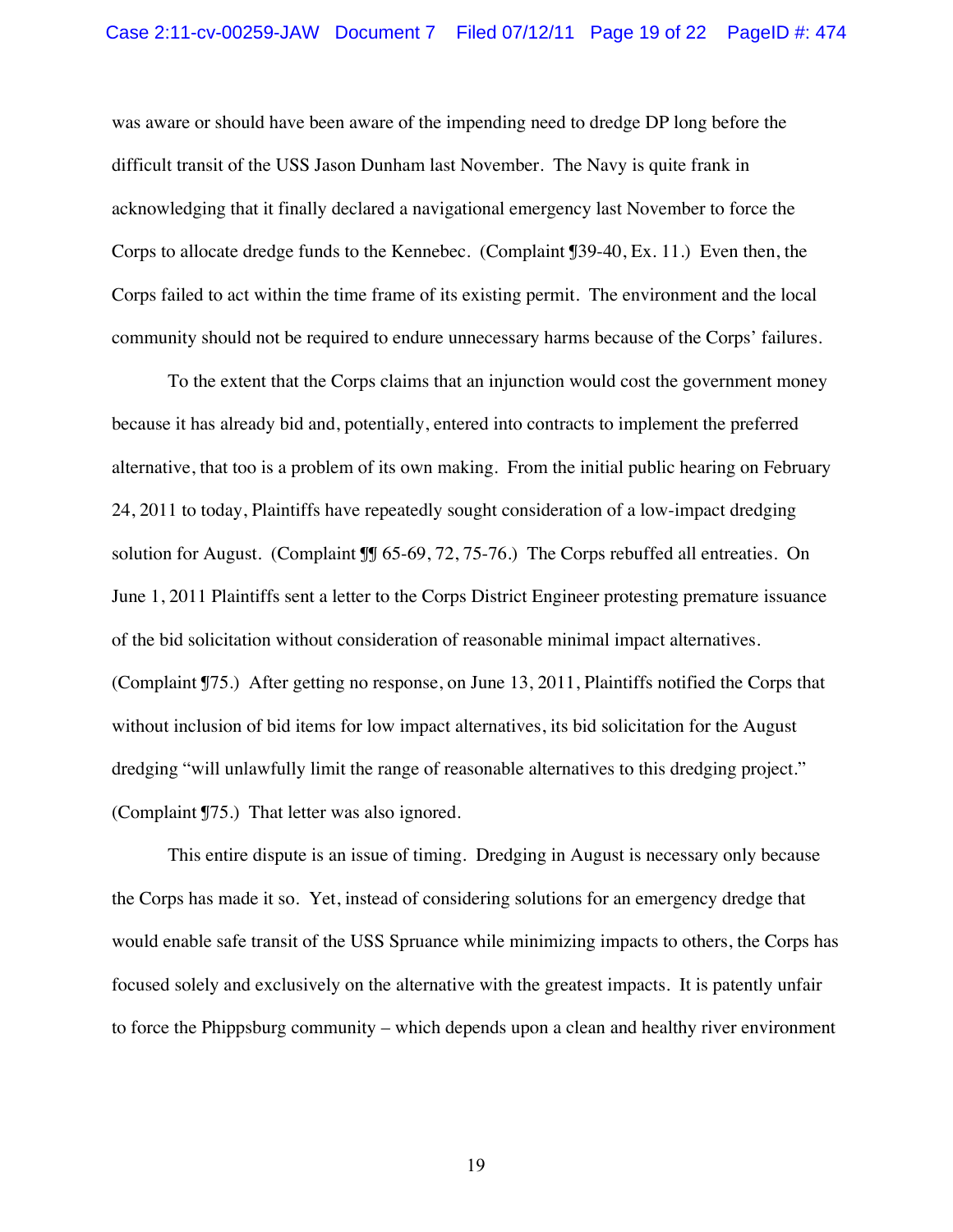and is dedicated to restoring and preserving its water quality – to pay the price for the Corps' bureaucratic inefficiency and intransigence.

#### **VI. Public Interest**

Plaintiffs have intentionally structured their request for a preliminary injunction to ensure safe transit of the USS Spruance on Sept. 1, 2011. Plaintiffs have no desire to negatively impact the Navy's readiness to respond to military emergencies, nor to harm shipbuilding activities at BIW. Rather, Plaintiffs seek only a compromise solution that will reduce, as much as possible, harm to the environment and to their livelihoods and way of life. As every Mainer understands, August is the critical month for the tourism, fishing, lobstering and clamming industries. In a community such as Phippsburg, where these are the dominant industries and the summer is so short, it is contrary to the public interest to ask them to bear the burden of a major dredge and fill project at the height of their season.

Plaintiffs' common sense approach to solving the problem is not only fair and reasonable, but also meets the statutory definitions of the public interest. In cases involving unresolved conflict over use of available resources, Congress has determined that it is in the public interest to ensure full and adequate consideration of alternative solutions. 42 U.S.C. § 4332(2)(E). Likewise, in order to preserve and maintain the integrity of the nation's waters, Congress has established that the public interest requires the Corps to implement the dredge and fill alternative with the least environmental impact. 33 U.S.C. § 1344; 40 C.F.R. § 230.10(a). These two legislative definitions of the public interest should control in this situation.

#### **VII. Conclusion**

For the above reasons, Plaintiffs motion for a preliminary injunction should be granted.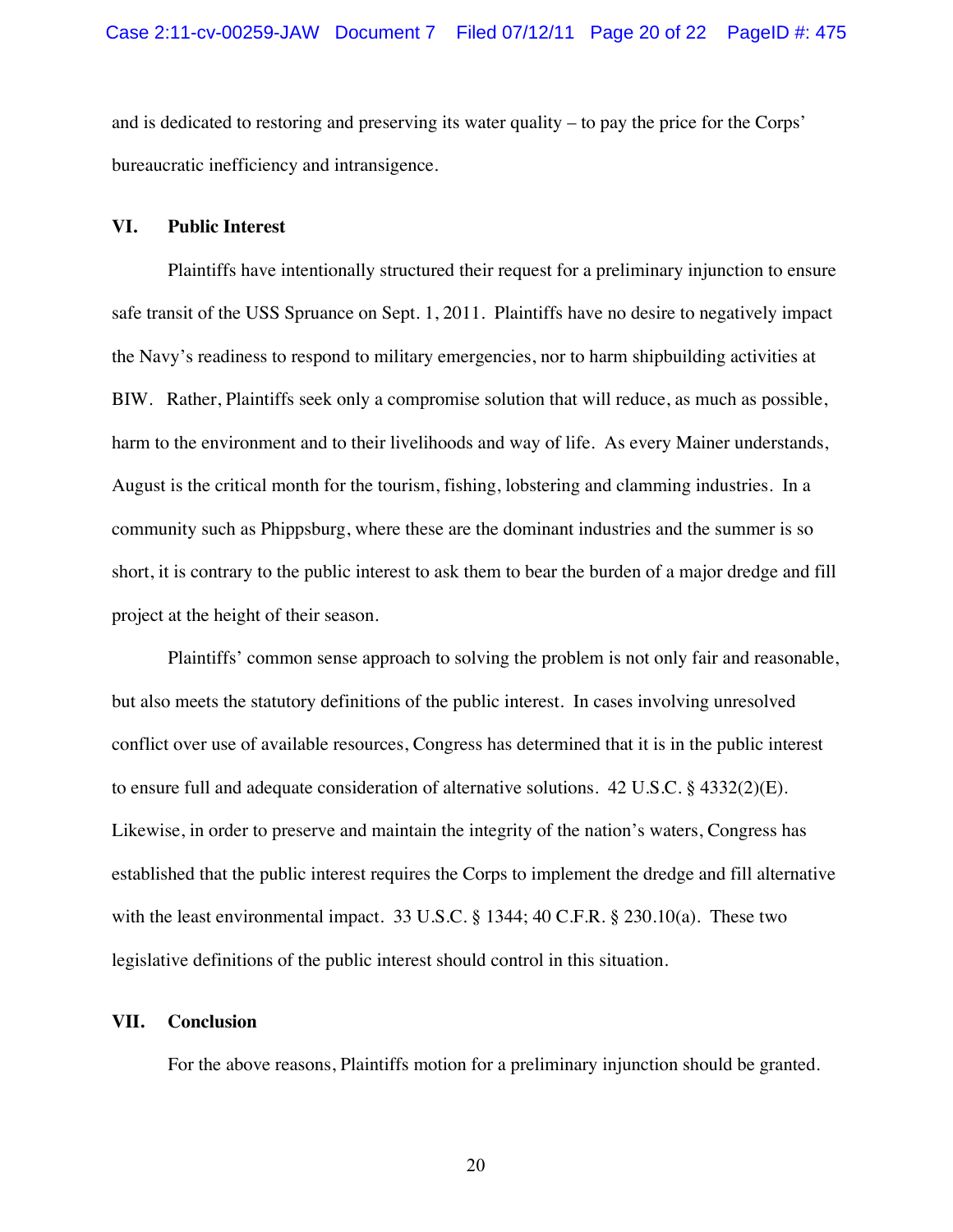Respectfully Submitted, July 12, 2011

By: /s/ Stephen F. Hinchman Stephen F. Hinchman

Law Offices of Stephen F. Hinchman, LLC 537 Fosters Point Road West Bath, ME 04350 | 207.837.8637 SteveHinchman@gmail.com

Counsel for Plaintiffs